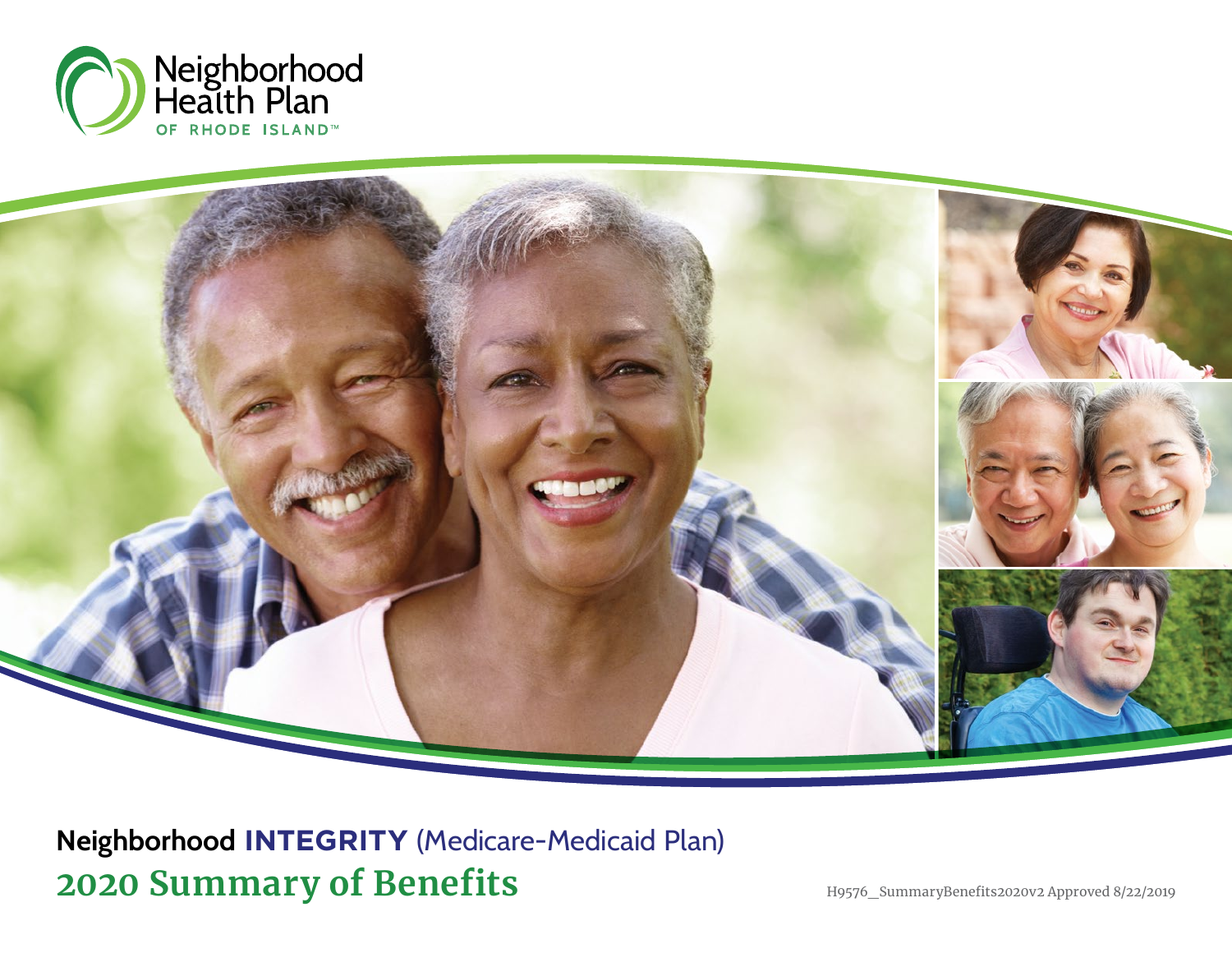H9576 SummaryBenefits2020v2 Approved 8/22/19

#### **Introduction**

This document is a brief summary of the benefits and services covered by Neighborhood INTEGRITY. It includes answers to frequently asked questions, important contact information, an overview of benefits and services offered, and information about your rights as a Member of Neighborhood INTEGRITY. Key terms and their definitions appear in alphabetical order in the last chapter of the *Member Handbook*.

### **Table of Contents**

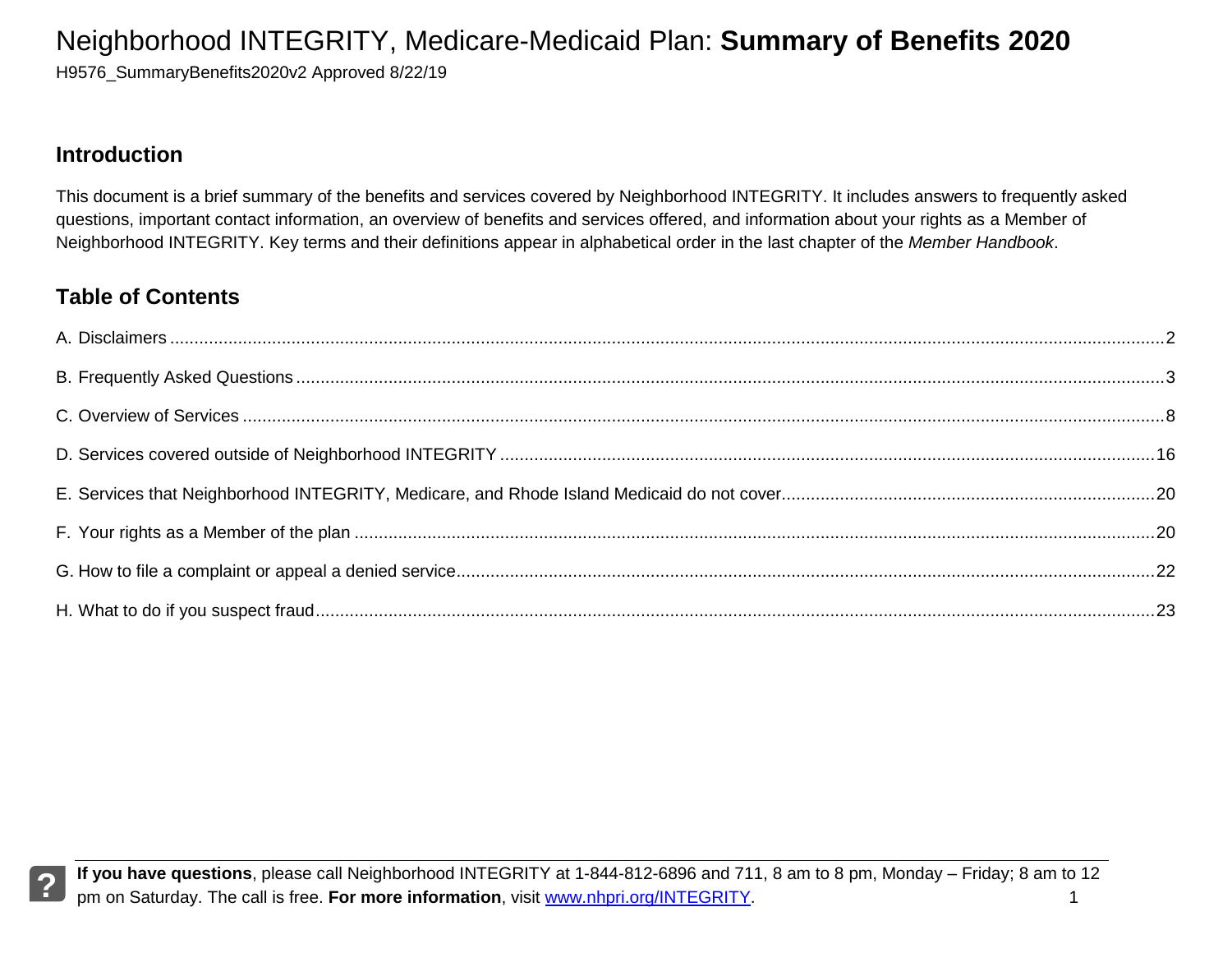H9576\_SummaryBenefits2020v2 Approved 8/22/19

### **A. Disclaimers**



This is a summary of health services covered by Neighborhood INTEGRITY for date. This is only a summary. Please read the *Member Handbook* for the full list of benefits.

- Neighborhood INTEGRITY (Medicare-Medicaid Plan) is a health plan that contracts with both Medicare and Rhode Island Medicaid to provide benefits of both programs to enrollees. It is for people with both Medicare and Medicaid.
- Under Neighborhood INTEGRITY you can get your Medicare and Rhode Island Medicaid services in one health plan. A Neighborhood INTEGRITY care manager will help manage your health care needs.
- This is not a complete list. The benefit information is a brief summary, not a complete description of benefits. For more information contact the plan or read the *Member Handbook*.
- ATTENTION: If you speak English, language assistance services, free of charge, are available to you. Call Member Services at 1-844- 812-6896, 8 am to 8 pm, Monday – Friday; 8 am to 12 pm on Saturday. On Saturday afternoons, Sundays, and holidays you may be asked to leave a message. Your call will be returned within the next business day. TTY users should call 711. The call is free.
- ATENCIÓN: Si usted habla español, servicios de asistencia con el idioma, de forma gratuita, están disponibles para usted. Llame a Servicios a los Miembros al 1-844-812-6896 (TTY 711), de 8 am a 8 pm, de lunes a viernes, de 8 am a 12 pm los Sábados. En las tardes de los Sábados, domingos y feriados, se le pedirá que deje un mensaje. Su llamada será devuelta dentro del siguiente día hábil. La llamada es gratuita.
- ATENÇÃO: Se você fala português, o idioma, os serviços de assistência gratuita, estão disponíveis para você. Os serviços de chamada em 1-844-812-6896 TTY (711), 8 am a 8 pm, de segunda a sexta-feira; 8:12 pm no sábado. Nas tardes de sábado, domingos e feriados, você pode ser convidado a deixar uma mensagem. A sua chamada será devolvido no próximo dia útil. A ligação é gratuita.
- You can get this document for free in other formats, such as large print, braille, or audio. Call Member Services at 1-844-812-6896, 8 am to 8 pm, Monday – Friday; 8 am to 12 pm on Saturday. TTY users should call 711. The call is free.
- \* You can ask to get this document and future materials in your preferred language and/or alternate format by calling Member Services. This is called a "standing request". Member Services will document your standing request in your member record so that you can receive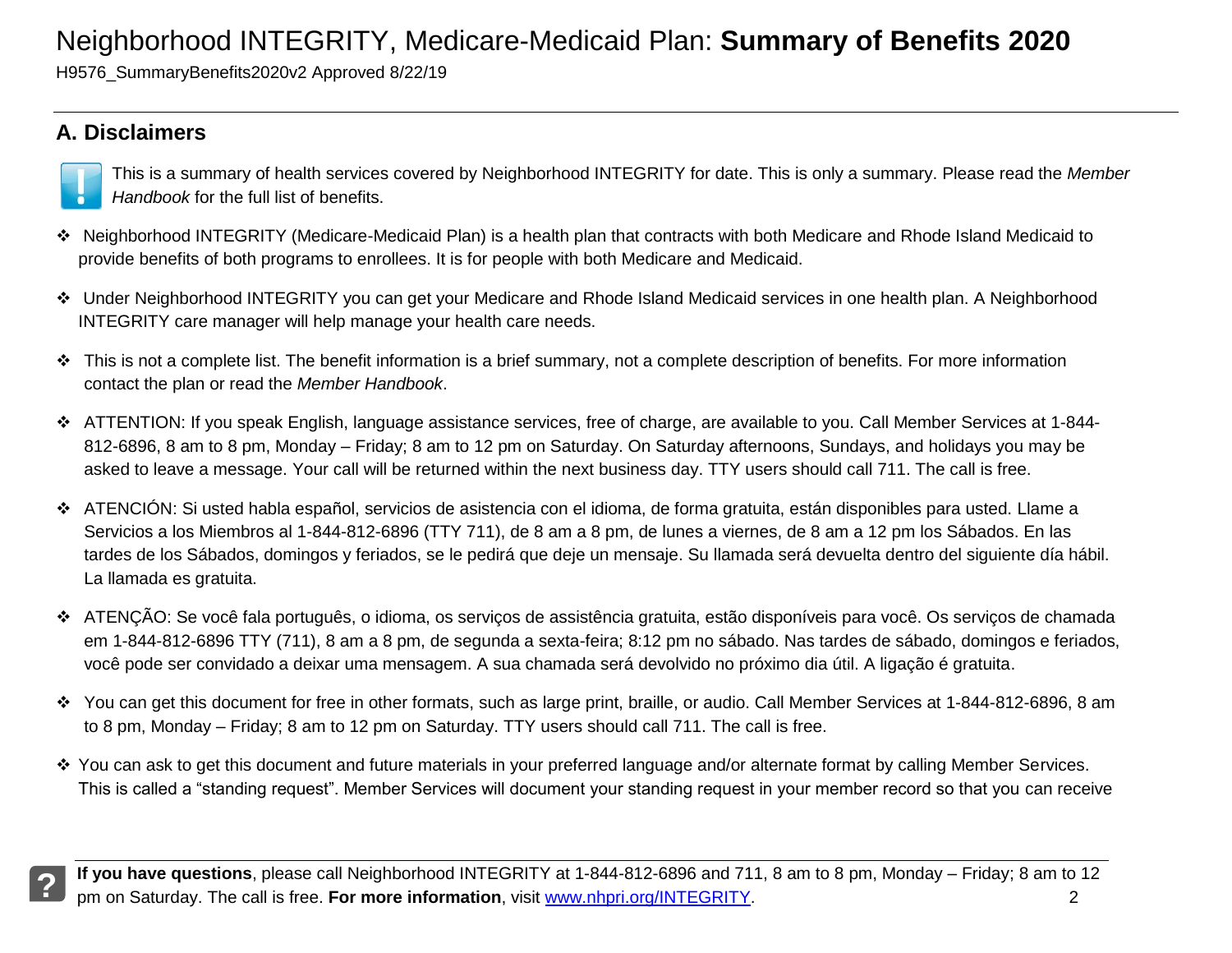H9576\_SummaryBenefits2020v2 Approved 8/22/19

materials now and in the future in your preferred language and/or format. You can change or delete your standing request at any time by calling Member Services.

 Out-of-network/non-contracted providers are under no obligation to treat Neighborhood INTEGRITY members, except in emergency situations. Please call our customer service number or see your Member Handbook for more information, including the cost-sharing that applies to out-of-network services.

### **B. Frequently Asked Questions**

The following chart lists frequently asked questions.

| <b>Frequently Asked Questions (FAQ)</b>           | <b>Answers</b>                                                                                                                                                                                                                                                                                                                                                                                                                                                                                            |
|---------------------------------------------------|-----------------------------------------------------------------------------------------------------------------------------------------------------------------------------------------------------------------------------------------------------------------------------------------------------------------------------------------------------------------------------------------------------------------------------------------------------------------------------------------------------------|
| <b>What is a Medicare-Medicaid Plan?</b>          | A Medicare-Medicaid Plan is a health plan that contracts with both Medicare and Rhode Island<br>Medicaid to provide benefits of both programs to enrollees. It is for people with both Medicare<br>and Medicaid. A Medicare-Medicaid Plan is an organization made up of doctors, hospitals,<br>pharmacies, providers of long-term services, and other providers. It also has care managers to<br>help you manage all your providers and services. They all work together to provide the care you<br>need. |
| What is a Neighborhood INTEGRITY<br>care manager? | A Neighborhood INTEGRITY care manager is one main person for you to contact. This person<br>helps manage all your providers and services and makes sure you get what you need.                                                                                                                                                                                                                                                                                                                            |

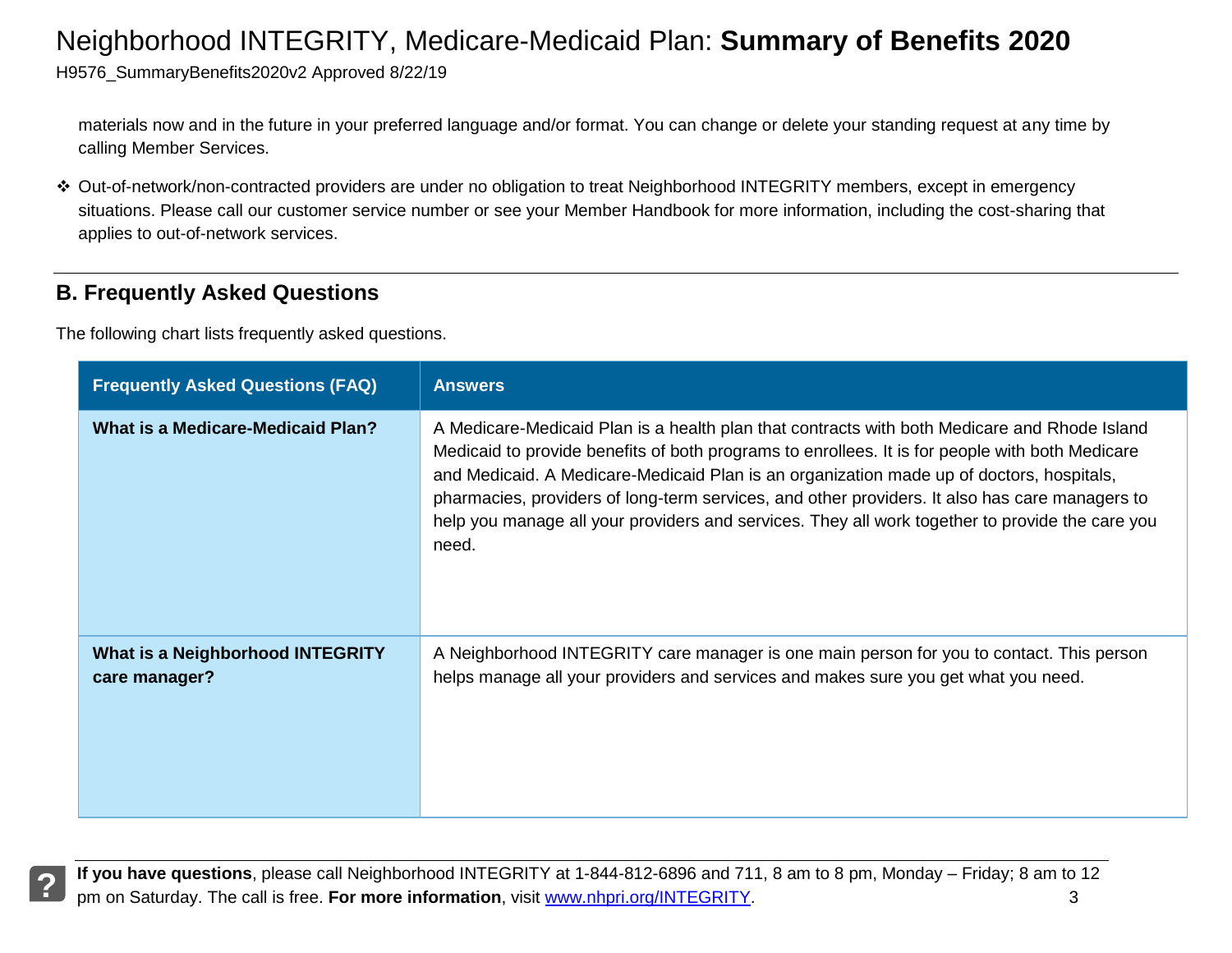H9576\_SummaryBenefits2020v2 Approved 8/22/19

| <b>Frequently Asked Questions (FAQ)</b>                                                                                              | <b>Answers</b>                                                                                                                                                                                                                                                                                                                                                                                                                                                                                                                                                                                                                                                                                      |
|--------------------------------------------------------------------------------------------------------------------------------------|-----------------------------------------------------------------------------------------------------------------------------------------------------------------------------------------------------------------------------------------------------------------------------------------------------------------------------------------------------------------------------------------------------------------------------------------------------------------------------------------------------------------------------------------------------------------------------------------------------------------------------------------------------------------------------------------------------|
| What are long-term services and<br>supports (LTSS)?                                                                                  | Long-term services and supports (LTSS) are help for people who need assistance to do<br>everyday tasks like taking a bath, getting dressed, making food, and taking medicine. Most of<br>these services are provided at your home or in your community but could be provided in a<br>nursing home or hospital.                                                                                                                                                                                                                                                                                                                                                                                      |
| Will you get the same Medicare and<br><b>Rhode Island Medicaid benefits in</b><br><b>Neighborhood INTEGRITY that you</b><br>get now? | You will get your covered Medicare and Rhode Island Medicaid benefits directly from<br>Neighborhood INTEGRITY. You will work with a team of providers who will help determine what<br>services will best meet your needs. This means that some of the services you get now may<br>change. You will get almost all of your covered Medicare and Rhode Island Medicaid benefits<br>directly from Neighborhood INTEGRITY, but you may get some benefits the same way you do<br>now, outside of the plan.                                                                                                                                                                                               |
|                                                                                                                                      | When you enroll in Neighborhood INTEGRITY, you and your care team will work together to<br>develop an Individualized Care Plan to address your health and support needs. During this time,<br>you can keep seeing your doctors and getting your current services for 180 days after you first<br>enroll, or until your care plan is complete. When you join our plan, if you are taking any Medicare<br>Part D prescription drugs or Rhode Island Medicaid covered drugs that Neighborhood<br>INTEGRITY does not normally cover, you can get a temporary supply. We will help you get<br>another drug or get an exception for Neighborhood INTEGRITY to cover your drug, if medically<br>necessary. |

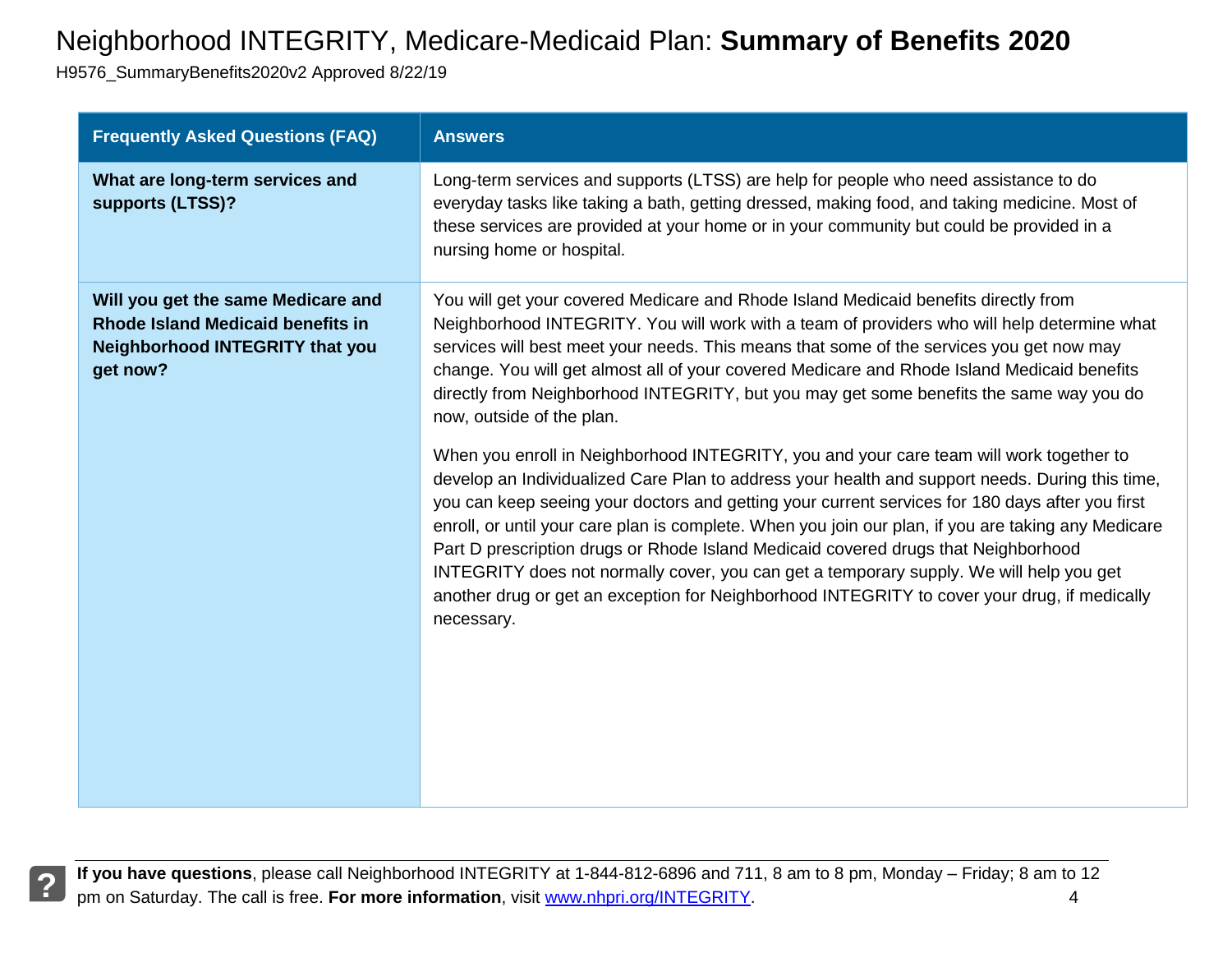H9576\_SummaryBenefits2020v2 Approved 8/22/19

| <b>Frequently Asked Questions (FAQ)</b>                                                                        | <b>Answers</b>                                                                                                                                                                                                                                   |
|----------------------------------------------------------------------------------------------------------------|--------------------------------------------------------------------------------------------------------------------------------------------------------------------------------------------------------------------------------------------------|
| Can you go to the same doctors you<br>see now?                                                                 | Often that is the case. If your providers (including doctors, therapists, and pharmacies) work with<br>Neighborhood INTEGRITY and have a contract with us, you can keep going to them.                                                           |
|                                                                                                                | Providers with an agreement with us are "in-network." You must use the<br>providers in Neighborhood INTEGRITY's network.                                                                                                                         |
|                                                                                                                | If you need urgent or emergency care or out-of-area dialysis services, you can<br>use providers outside of Neighborhood INTEGRITY's plan.                                                                                                        |
|                                                                                                                | To find out if your doctors are in the plan's network, call Member Services or read Neighborhood<br><b>INTEGRITY's Provider and Pharmacy Directory.</b>                                                                                          |
|                                                                                                                | If Neighborhood INTEGRITY is new for you, you can continue seeing the doctors you go to now<br>for 180 days after your first enroll or until your care plan is completed, whichever is longer. This<br>includes seeing providers out of network. |
| What happens if you need a service<br>but no one in Neighborhood<br><b>INTEGRITY's network can provide it?</b> | Our network providers will provide most services. If you need a service that cannot be provided<br>within our network, Neighborhood INTEGRITY will pay for the cost of an out-of-network provider.                                               |
| <b>Where is Neighborhood INTEGRITY</b><br>available?                                                           | The service area for this plan is The State of Rhode Island. You must live in Rhode Island to join<br>the plan.                                                                                                                                  |
| Do you pay a monthly amount (also<br>called a premium) under<br><b>Neighborhood INTEGRITY?</b>                 | You will not pay any monthly premiums to Neighborhood INTEGRITY for your health coverage.                                                                                                                                                        |

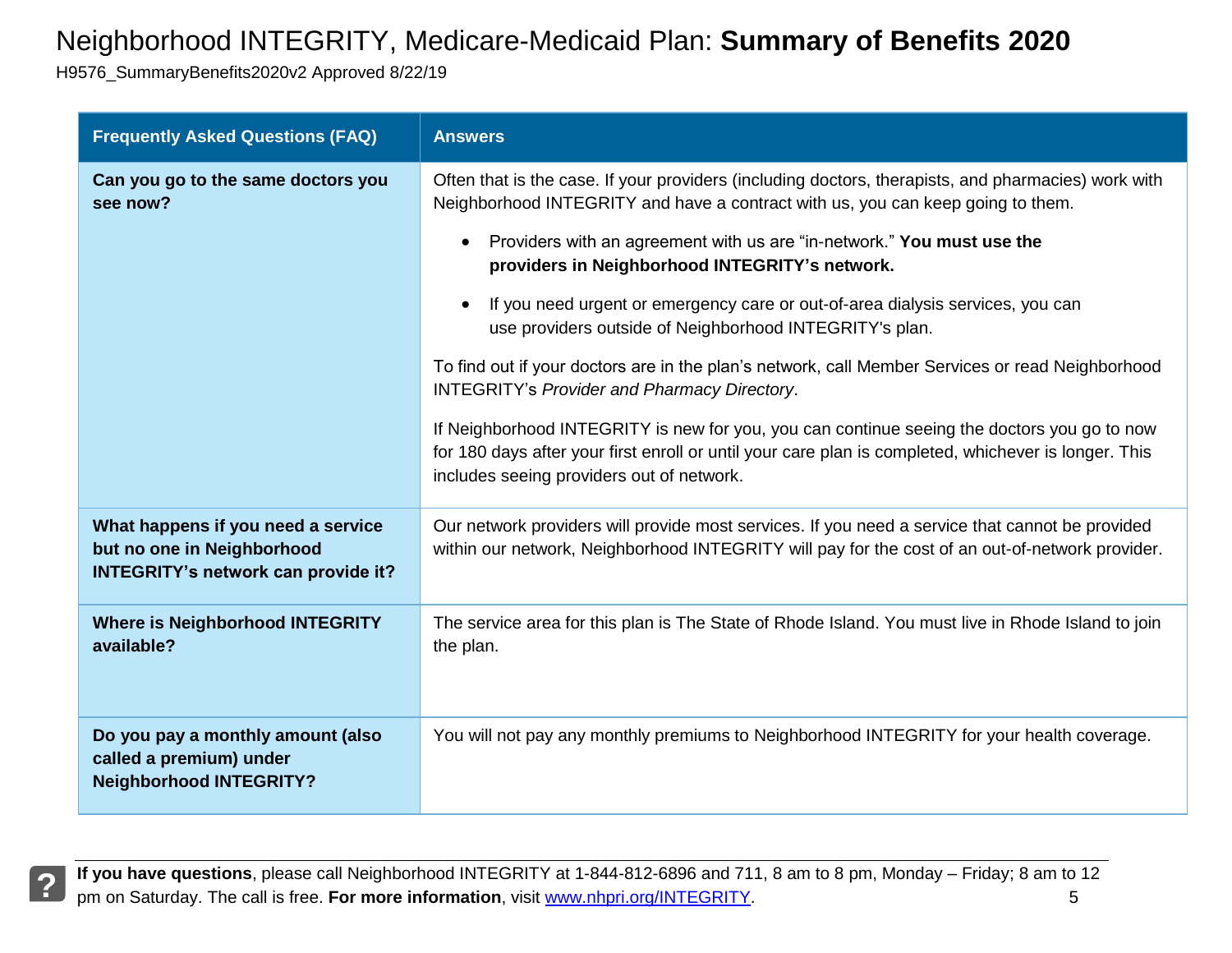H9576\_SummaryBenefits2020v2 Approved 8/22/19

| <b>Frequently Asked Questions (FAQ)</b>                       | <b>Answers</b>                                                                                                                                                                                                                                                                                                                                                                                                                                                                                                                                                                        |  |
|---------------------------------------------------------------|---------------------------------------------------------------------------------------------------------------------------------------------------------------------------------------------------------------------------------------------------------------------------------------------------------------------------------------------------------------------------------------------------------------------------------------------------------------------------------------------------------------------------------------------------------------------------------------|--|
| What is prior authorization?                                  | Prior authorization means that you must get approval from Neighborhood INTEGRITY before<br>you can get a specific service or drug or see an out-of-network provider. Neighborhood<br>INTEGRITY may not cover the service or drug if you don't get approval. If you need urgent or<br>emergency care or out-of-area dialysis services, you don't need to get approval first.<br>See Chapter 3, of the Member Handbook to learn more about prior authorization. See the<br>Benefits Chart in Chapter 4 of the Member Handbook to learn which services require a prior<br>authorization. |  |
| Who should you contact if you have<br>questions or need help? | If you have general questions or questions about our plan, services, service area, billing,<br>or Member ID Cards, please call Neighborhood INTEGRITY Member Services:                                                                                                                                                                                                                                                                                                                                                                                                                |  |
| (continued on the next page)                                  | <b>CALL</b><br>1-844-812-6896                                                                                                                                                                                                                                                                                                                                                                                                                                                                                                                                                         |  |
|                                                               | Calls to this number are free. 8 am to 8 pm, Monday – Friday; 8 am to 12 pm on<br>Saturday. On Saturday afternoons, Sundays, and holidays you may be asked to a<br>leave a message. Your call will be returned within the next business day.                                                                                                                                                                                                                                                                                                                                          |  |
|                                                               | Member Services also has free language interpreter services available for people<br>who do not speak English.                                                                                                                                                                                                                                                                                                                                                                                                                                                                         |  |
|                                                               | <b>TTY</b><br>711                                                                                                                                                                                                                                                                                                                                                                                                                                                                                                                                                                     |  |
|                                                               | This number is for people who have hearing or speaking problems. You must<br>have special telephone equipment to call it.                                                                                                                                                                                                                                                                                                                                                                                                                                                             |  |
|                                                               | Calls to this number are free. 8 am to 8 pm, Monday - Friday; 8 am to 12 pm on<br>Saturday. On Saturday afternoons, Sundays, and holidays you may be asked to a<br>leave a message. Your call will be returned within the next business day.                                                                                                                                                                                                                                                                                                                                          |  |

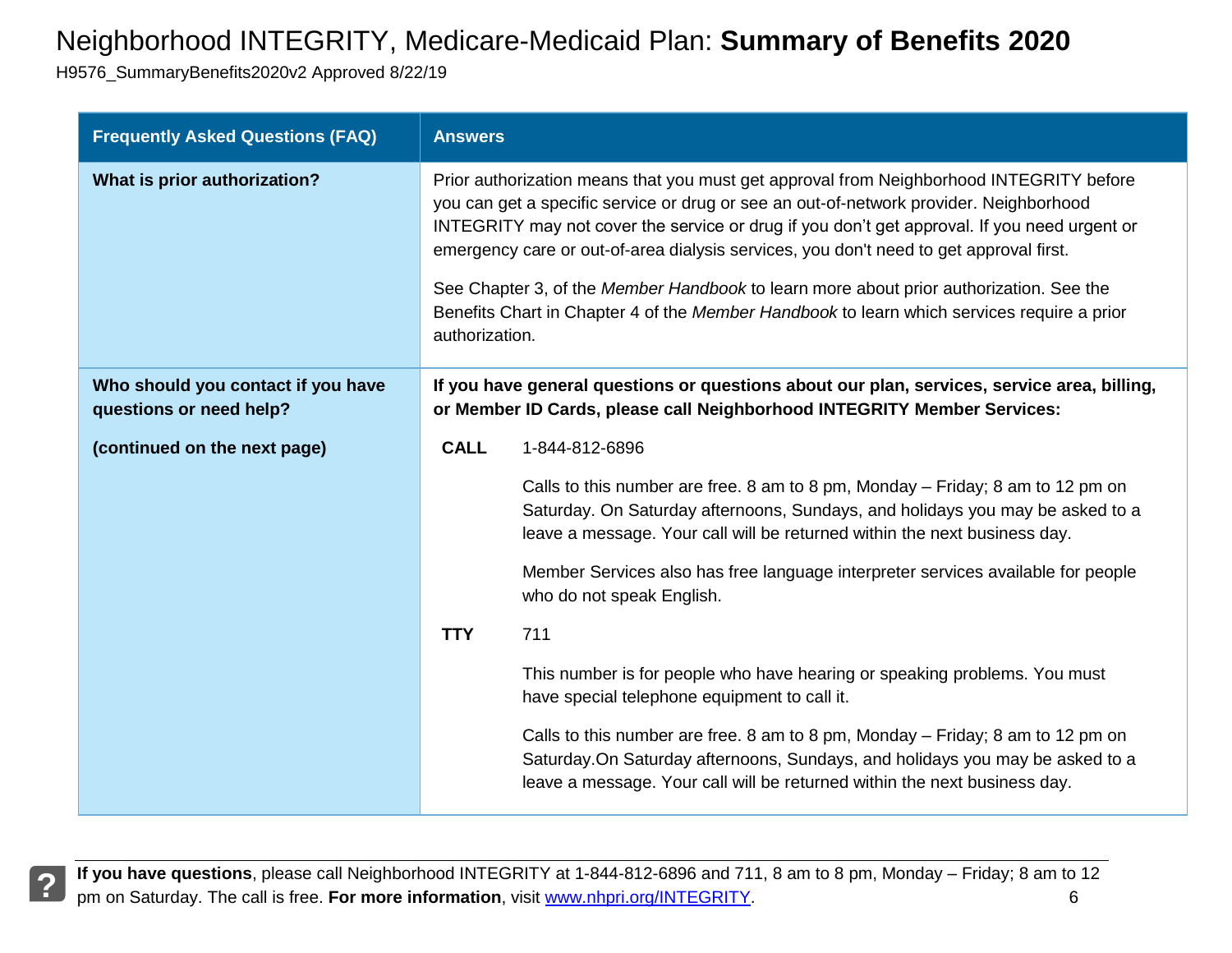H9576\_SummaryBenefits2020v2 Approved 8/22/19

| Who should you contact if you have |             | If you have questions about your health, please call the Nurse Advice Call line:                                          |  |  |
|------------------------------------|-------------|---------------------------------------------------------------------------------------------------------------------------|--|--|
| questions or need help?            | <b>CALL</b> | 1-844-617-0563                                                                                                            |  |  |
| (continued from previous page)     |             | Calls to this number are free. 24 hours a day, 7 days a week.                                                             |  |  |
|                                    | <b>TTY</b>  | 711                                                                                                                       |  |  |
|                                    |             | This number is for people who have hearing or speaking problems. You must<br>have special telephone equipment to call it. |  |  |
|                                    |             | Calls to this number are free. 24 hours a day, 7 days a week.                                                             |  |  |
|                                    | Line:       | If you need immediate behavioral health services, please call the Behavioral Health Crisis                                |  |  |
|                                    | <b>CALL</b> | 1-401-443-5995                                                                                                            |  |  |
|                                    |             | Calls to this number are free. 24 hours a day, 7 days a week.                                                             |  |  |
|                                    | <b>TTY</b>  | 711                                                                                                                       |  |  |
|                                    |             | This number is for people who have hearing or speaking problems. You must<br>have special telephone equipment to call it. |  |  |
|                                    |             | Calls to this number are free. 24 hours a day, 7 days a week.                                                             |  |  |
|                                    |             |                                                                                                                           |  |  |
|                                    |             |                                                                                                                           |  |  |
|                                    |             |                                                                                                                           |  |  |

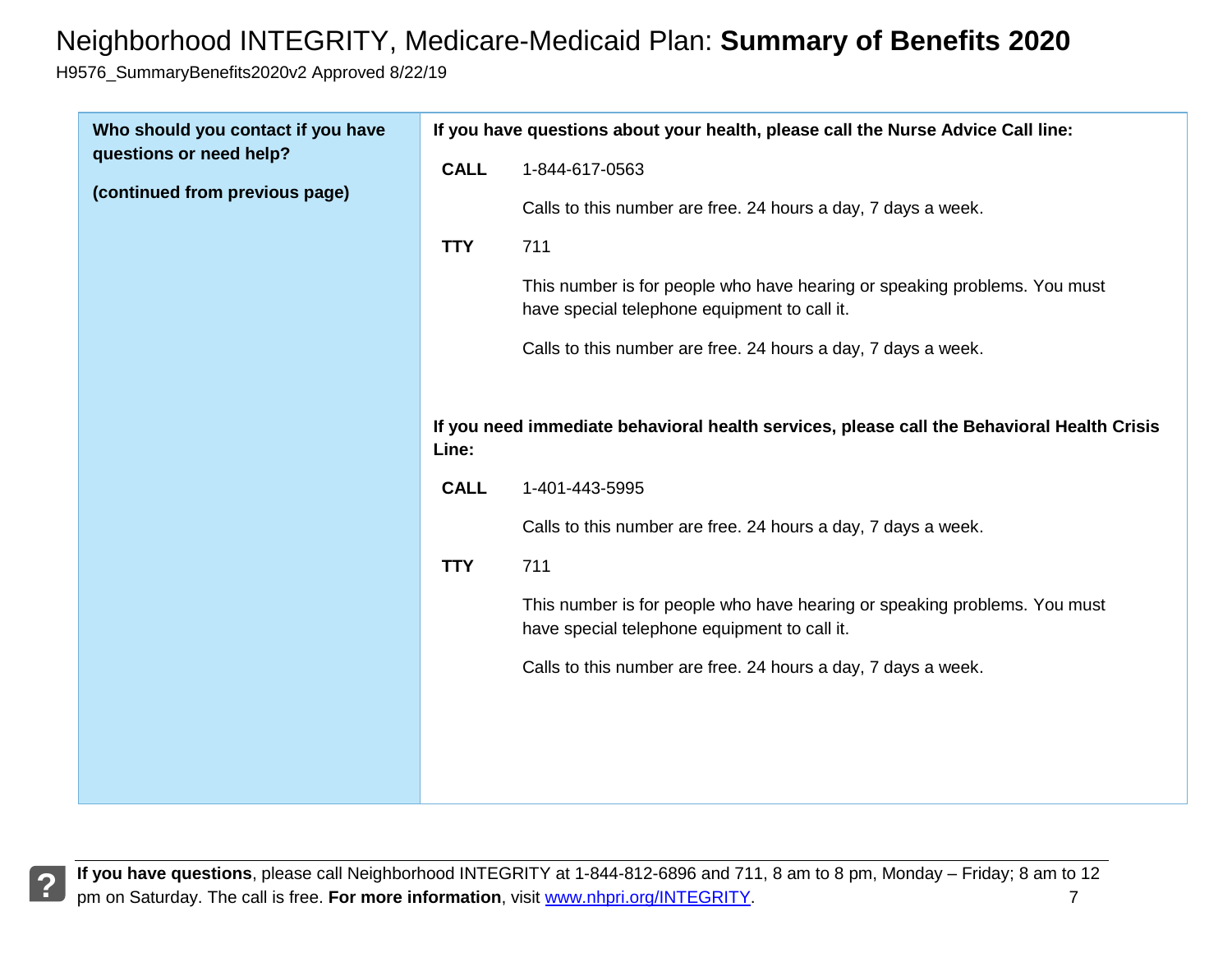H9576\_SummaryBenefits2020v2 Approved 8/22/19

#### **C. Overview of Services**

The following chart is a quick overview of what services you may need, your costs, and rules about the benefits.

| <b>Health need or</b><br>problem | Services you may need                                    | Your costs for<br>in-network providers | Limitations, exceptions, & benefit information<br>(rules about benefits)  |
|----------------------------------|----------------------------------------------------------|----------------------------------------|---------------------------------------------------------------------------|
| You want to see a<br>doctor      | Visits to treat an injury or illness                     | \$0                                    |                                                                           |
|                                  | Wellness visits, such as a physical                      | \$0                                    |                                                                           |
|                                  | Specialist care                                          | \$0                                    |                                                                           |
|                                  | Care to keep you from getting sick,<br>such as flu shots | \$0                                    |                                                                           |
| You need medical<br>tests        | Lab tests, such as blood work                            | \$0                                    | Read the Member Handbook or call Member<br>Services for more information. |
|                                  | X-rays or other pictures, such as CAT<br>scans           | \$0                                    | Prior authorization is required.                                          |
|                                  | Screening tests, such as tests to check<br>for cancer    | \$0                                    | Prior authorization may be required.                                      |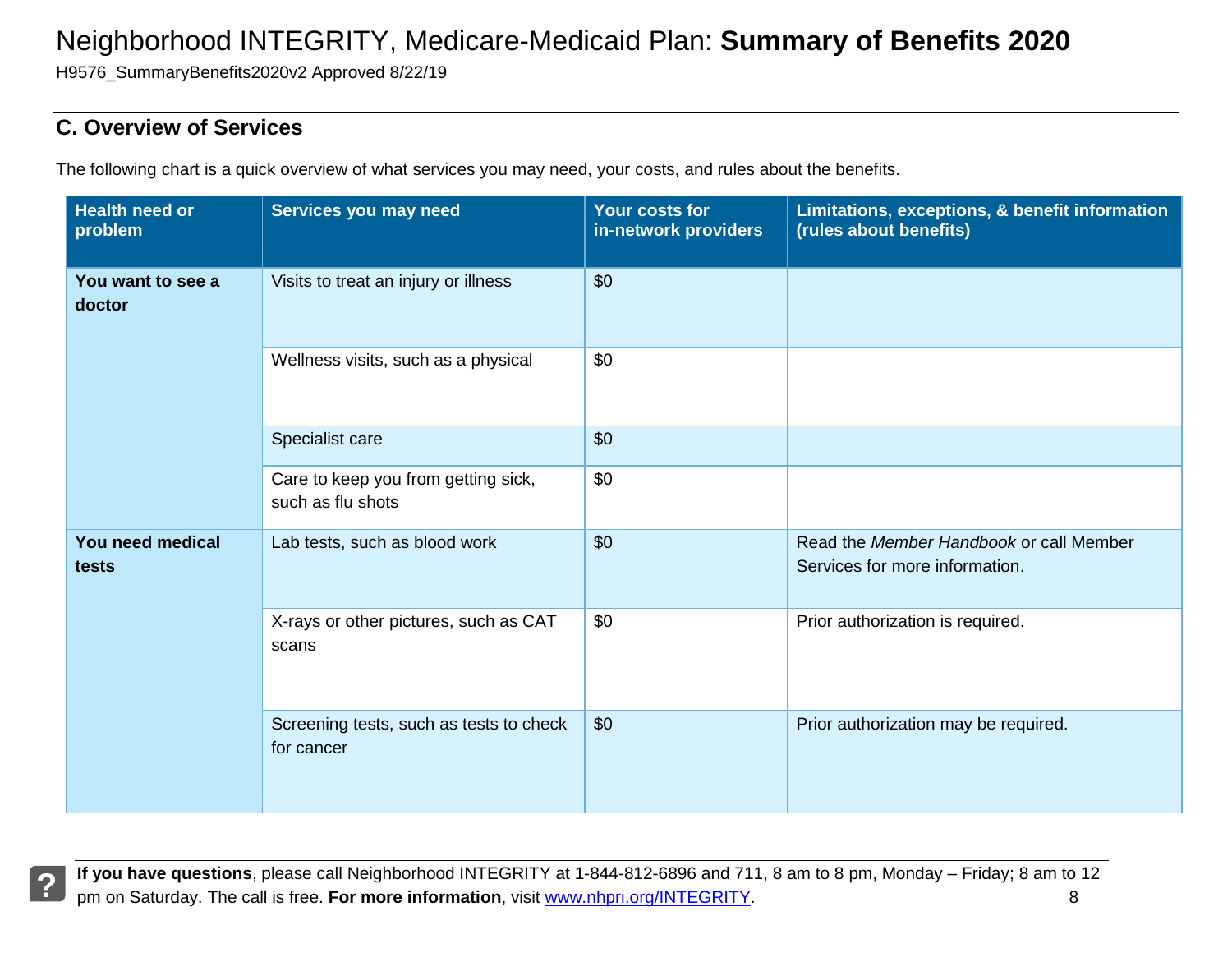H9576\_SummaryBenefits2020v2 Approved 8/22/19

| <b>Health need or</b><br>problem                                                           | Services you may need         | <b>Your costs for</b><br>in-network providers | Limitations, exceptions, & benefit information<br>(rules about benefits)                                                                                                                                                                                                                                                                                                                                                                                  |
|--------------------------------------------------------------------------------------------|-------------------------------|-----------------------------------------------|-----------------------------------------------------------------------------------------------------------------------------------------------------------------------------------------------------------------------------------------------------------------------------------------------------------------------------------------------------------------------------------------------------------------------------------------------------------|
| You need drugs to<br>treat your illness or<br>condition<br>(continued on the<br>next page) | Generic drugs (no brand name) | \$0 for a 30-day supply.                      | There may be limitations on the types of drugs<br>covered. Please see Neighborhood<br><b>INTEGRITY's List of Covered Drugs (Drug List)</b><br>for more information.<br>The plan does offer extended day supplies<br>through a mail-order pharmacy and at some<br>retail pharmacies. There is no co-pay for<br>extended day supplies. Read the Member<br>Handbook or call Member Services for more<br>information.<br>Prior authorization may be required. |
|                                                                                            | <b>Brand drugs</b>            | \$0 for a 30-day supply.                      | There may be limitations on the types of drugs<br>covered. Please see Neighborhood<br><b>INTEGRITY's List of Covered Drugs (Drug List)</b><br>for more information.<br>The plan does offer extended day supplies<br>through a mail-order pharmacy and at some<br>retail pharmacies. There is no co-pay for<br>extended day supplies. Read the Member<br>Handbook or call Member Services for more<br>information.<br>Prior authorization may be required. |



If you have questions, please call Neighborhood INTEGRITY at 1-844-812-6896 and 711, 8 am to 8 pm, Monday – Friday; 8 am to 12<br>9<br>9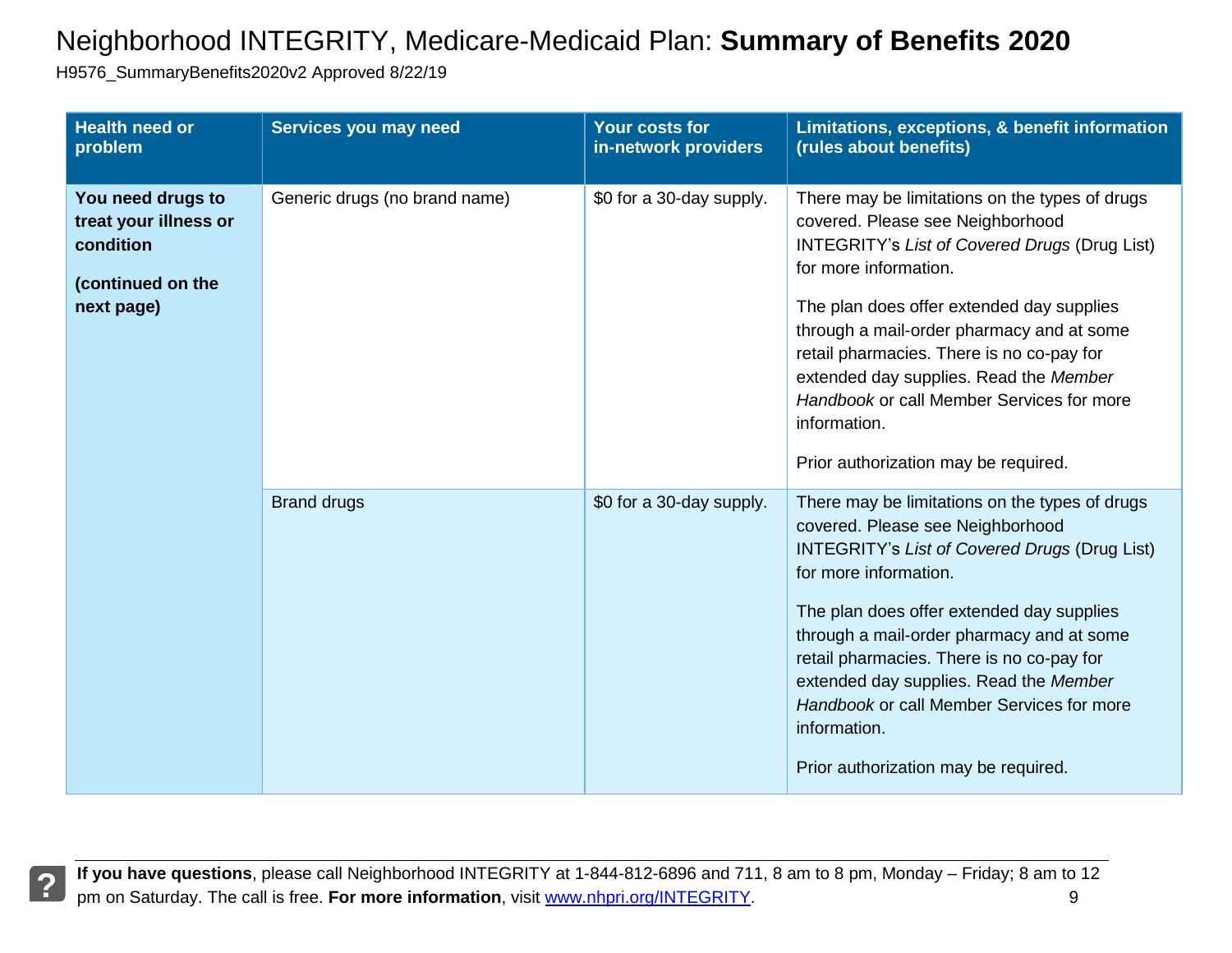H9576\_SummaryBenefits2020v2 Approved 8/22/19

| <b>Health need or</b><br>problem                                                             | Services you may need                                          | <b>Your costs for</b><br>in-network providers | Limitations, exceptions, & benefit information<br>(rules about benefits)                                                                                                                                                                                                                                                                                                                                          |
|----------------------------------------------------------------------------------------------|----------------------------------------------------------------|-----------------------------------------------|-------------------------------------------------------------------------------------------------------------------------------------------------------------------------------------------------------------------------------------------------------------------------------------------------------------------------------------------------------------------------------------------------------------------|
| You need drugs to<br>treat your illness or<br>condition<br>(continued from<br>previous page) | Non-Medicare Prescription and Over-<br>the-Counter (OTC) drugs | \$0 for a 30-day supply.                      | There may be limitations on the types of drugs<br>covered. Please see Neighborhood<br><b>INTEGRITY's List of Covered Drugs (Drug List)</b><br>for more information.<br>The plan does offer extended day supplies<br>through a mail-order pharmacy and at some<br>retail pharmacies. There is no co-pay for<br>extended day supplies. Read the Member<br>Handbook or call Member Services for more<br>information. |
|                                                                                              | Medicare Part B prescription drugs                             | \$0                                           | Part B drugs include drugs given by your doctor<br>in his or her office, some oral cancer drugs, and<br>some drugs used with certain medical<br>equipment. Read the Member Handbook for<br>more information on these drugs.<br>Prior authorization and step therapy may be<br>required.                                                                                                                           |
| You need therapy<br>after a stroke or<br>accident                                            | Occupational, physical, or speech<br>therapy                   | \$0                                           | Prior authorization is required for occupational<br>and physical therapy after the initial evaluation<br>and 8 visits.                                                                                                                                                                                                                                                                                            |

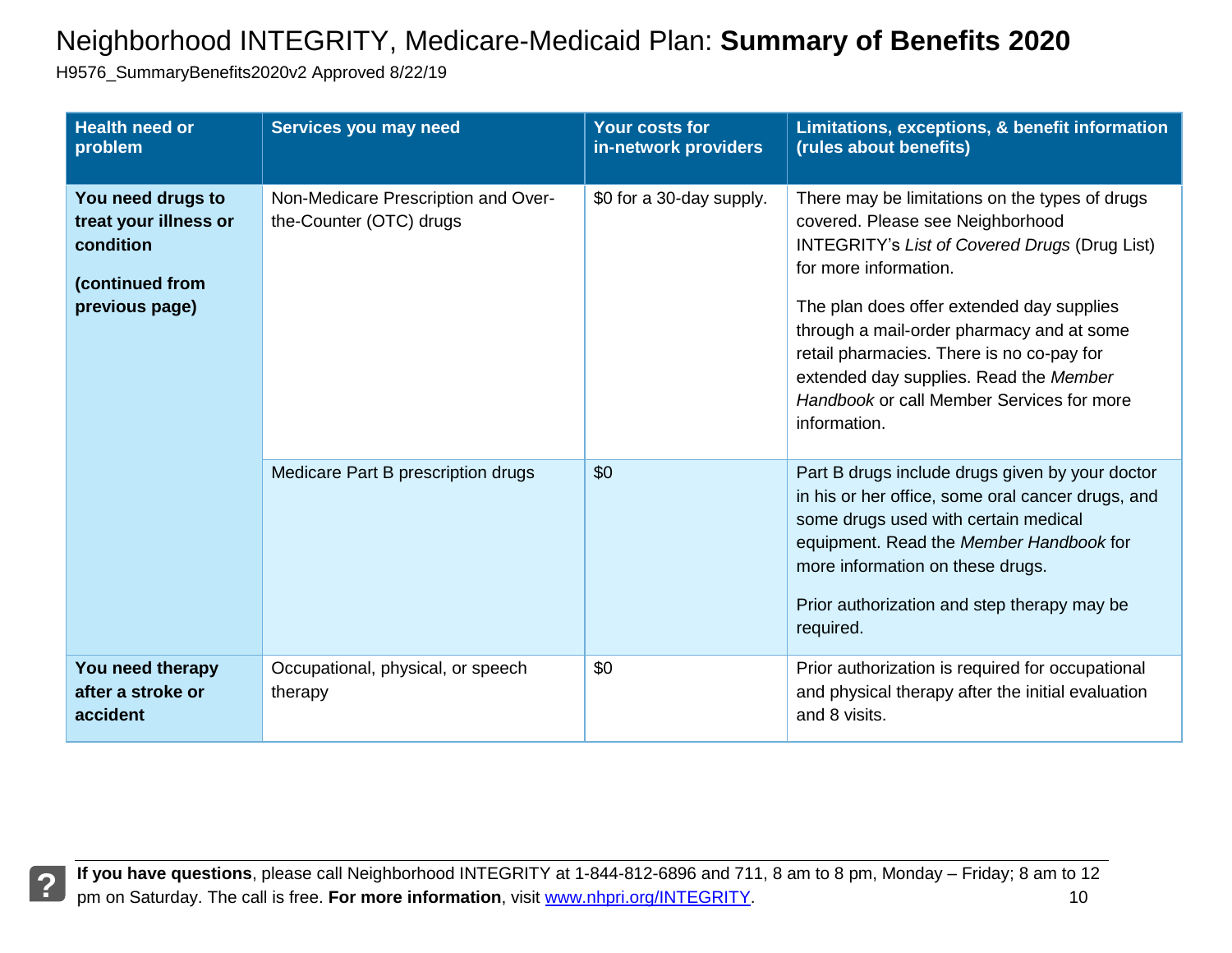H9576\_SummaryBenefits2020v2 Approved 8/22/19

| <b>Health need or</b><br>problem | Services you may need          | <b>Your costs for</b><br>in-network providers | Limitations, exceptions, & benefit information<br>(rules about benefits)                                                                                                                                                                             |
|----------------------------------|--------------------------------|-----------------------------------------------|------------------------------------------------------------------------------------------------------------------------------------------------------------------------------------------------------------------------------------------------------|
| You need emergency<br>care       | <b>Emergency room services</b> | \$0                                           | Emergency room services are covered if you<br>need to use an emergency room that is not in our<br>network. Coverage is limited to the U.S. and its<br>territories only.<br>Read the Member Handbook or call Member<br>Services for more information. |
|                                  | Ambulance services             | \$0                                           | Prior authorization may be required for non-<br>emergency Medicare services.                                                                                                                                                                         |
|                                  | Urgent care                    | \$0                                           | Urgent care services are covered if you need to<br>use an urgent care that is not in our network.<br>Coverage is limited to the U.S. and its territories<br>only.<br>Read the Member Handbook or call Member<br>Services for more information.       |
| You need hospital<br>care        | Hospital stay                  | \$0                                           | Prior authorization is required.                                                                                                                                                                                                                     |
|                                  | Doctor or surgeon care         | \$0                                           |                                                                                                                                                                                                                                                      |

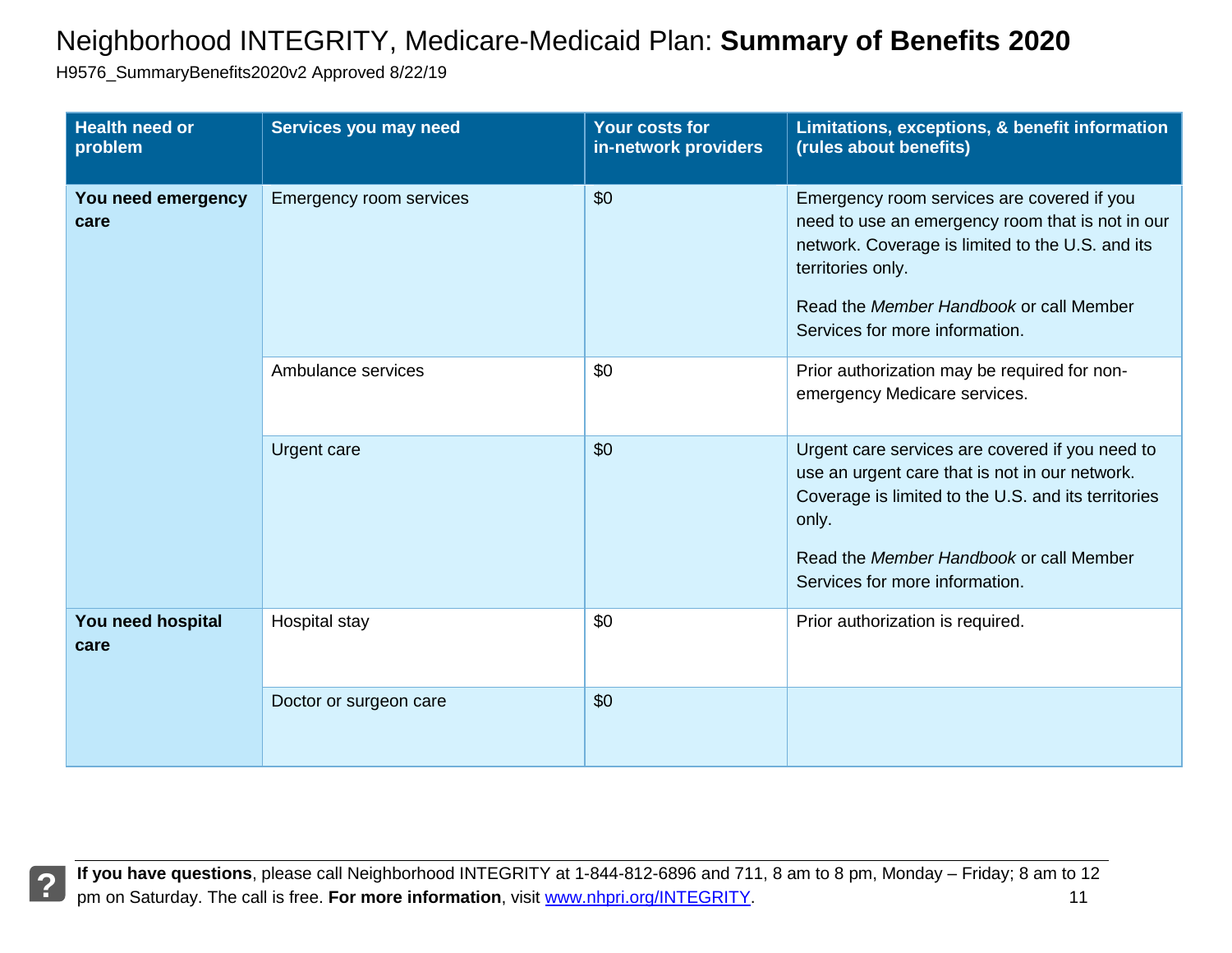H9576\_SummaryBenefits2020v2 Approved 8/22/19

| <b>Health need or</b><br>problem                                | Services you may need           | Your costs for<br>in-network providers | Limitations, exceptions, & benefit information<br>(rules about benefits)                                      |
|-----------------------------------------------------------------|---------------------------------|----------------------------------------|---------------------------------------------------------------------------------------------------------------|
| You need help<br>getting better or have<br>special health needs | <b>Rehabilitation services</b>  | \$0                                    | Prior authorization is required.                                                                              |
|                                                                 | Medical equipment for home care | \$0                                    | Prior authorization may be required.                                                                          |
|                                                                 | Skilled nursing care            | \$0                                    | Prior authorization may be required.                                                                          |
| You need eye care                                               | Eye exams                       | \$0                                    | Limited to one (1) routine eye exam every two (2)<br>years and covered annually for members with<br>diabetes. |
|                                                                 | Glasses or contact lenses       | \$0                                    | Limited to one (1) pair of eyeglasses every two<br>$(2)$ years.                                               |
|                                                                 |                                 |                                        | Limited to one (1) pair of eyeglass frames every<br>two (2) years.                                            |
|                                                                 |                                 |                                        | Eyeglass lenses are covered more frequently<br>when medically necessary.                                      |
|                                                                 |                                 |                                        | Limited to one (1) pair of contact lenses every<br>two (2) years when medically necessary.                    |
|                                                                 |                                 |                                        | Prior authorization may be required.                                                                          |
|                                                                 | <b>Hearing screenings</b>       | \$0                                    |                                                                                                               |

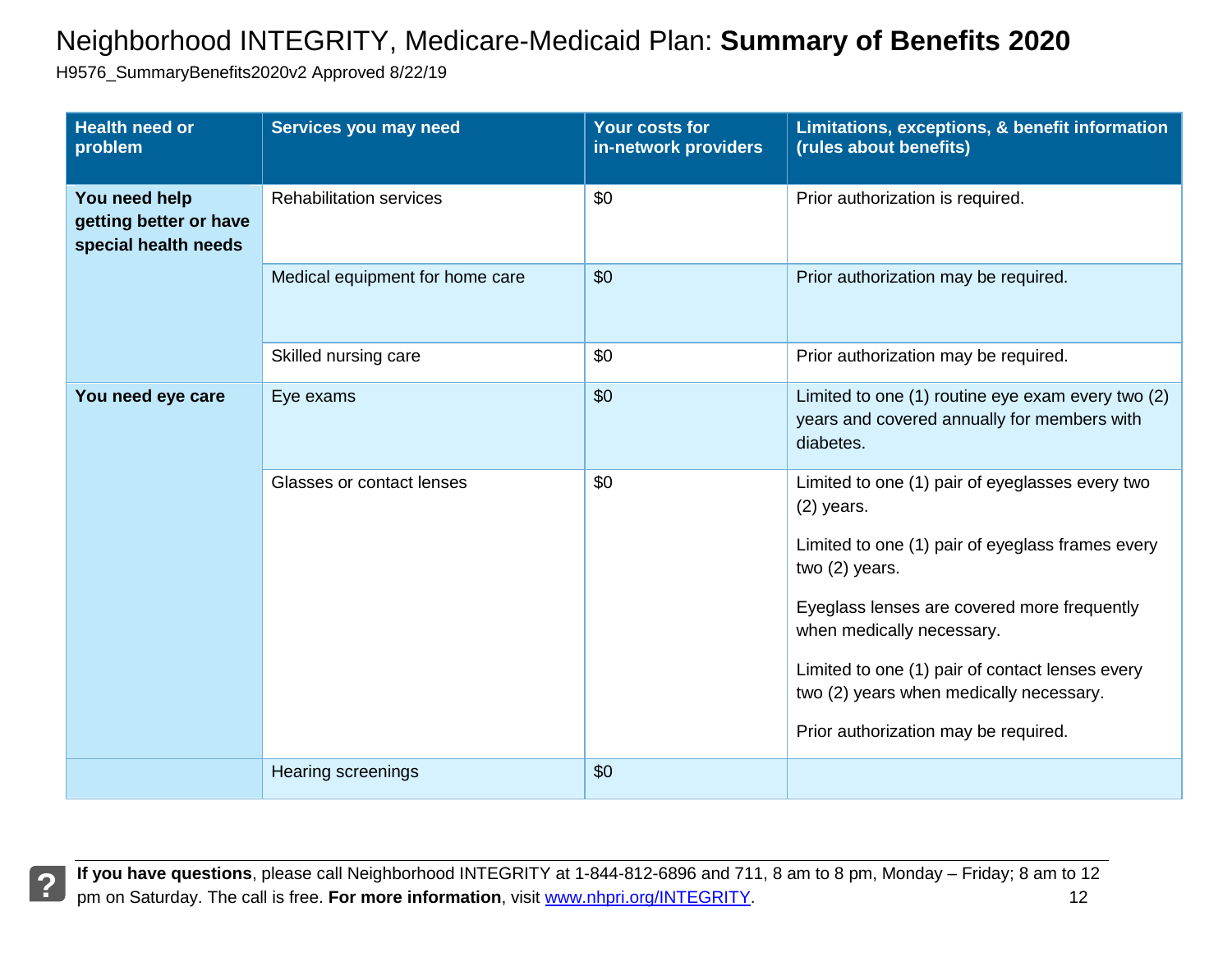H9576\_SummaryBenefits2020v2 Approved 8/22/19

| <b>Health need or</b><br>problem         | Services you may need                | Your costs for<br>in-network providers | Limitations, exceptions, & benefit information<br>(rules about benefits)                                                           |
|------------------------------------------|--------------------------------------|----------------------------------------|------------------------------------------------------------------------------------------------------------------------------------|
| You need hearing/<br>auditory services   | Hearing aids                         | \$0                                    | Coverage includes hearing aids and evaluations<br>for fitting hearing aids once (1) every three (3)<br>years.                      |
| You have a chronic<br>condition, such as | Services to help manage your disease | \$0                                    |                                                                                                                                    |
| diabetes or heart<br>disease             | Diabetes supplies and services       | \$0                                    | There may be limitations on the brands and<br>manufacturers for supplies when filled at a<br>pharmacy                              |
|                                          |                                      |                                        | Insulin dependent or gestational diabetes<br>members:                                                                              |
|                                          |                                      |                                        | Limited to one hundred (100) test strips every<br>thirty (30) days when received from a durable<br>medical equipment (DME) vendor. |
|                                          |                                      |                                        | Limited to one hundred (100) test strips every<br>twenty-five (25) days when received at a<br>pharmacy.                            |
|                                          |                                      |                                        | Non-insulin dependent members:                                                                                                     |
|                                          |                                      |                                        | Limited to one hundred (100) test strips every<br>ninety (90) days when received from a durable<br>medical equipment (DME) vendor. |
|                                          |                                      |                                        | Limited to one hundred (100) test strips every<br>ninety (90) days when received at a pharmacy.                                    |

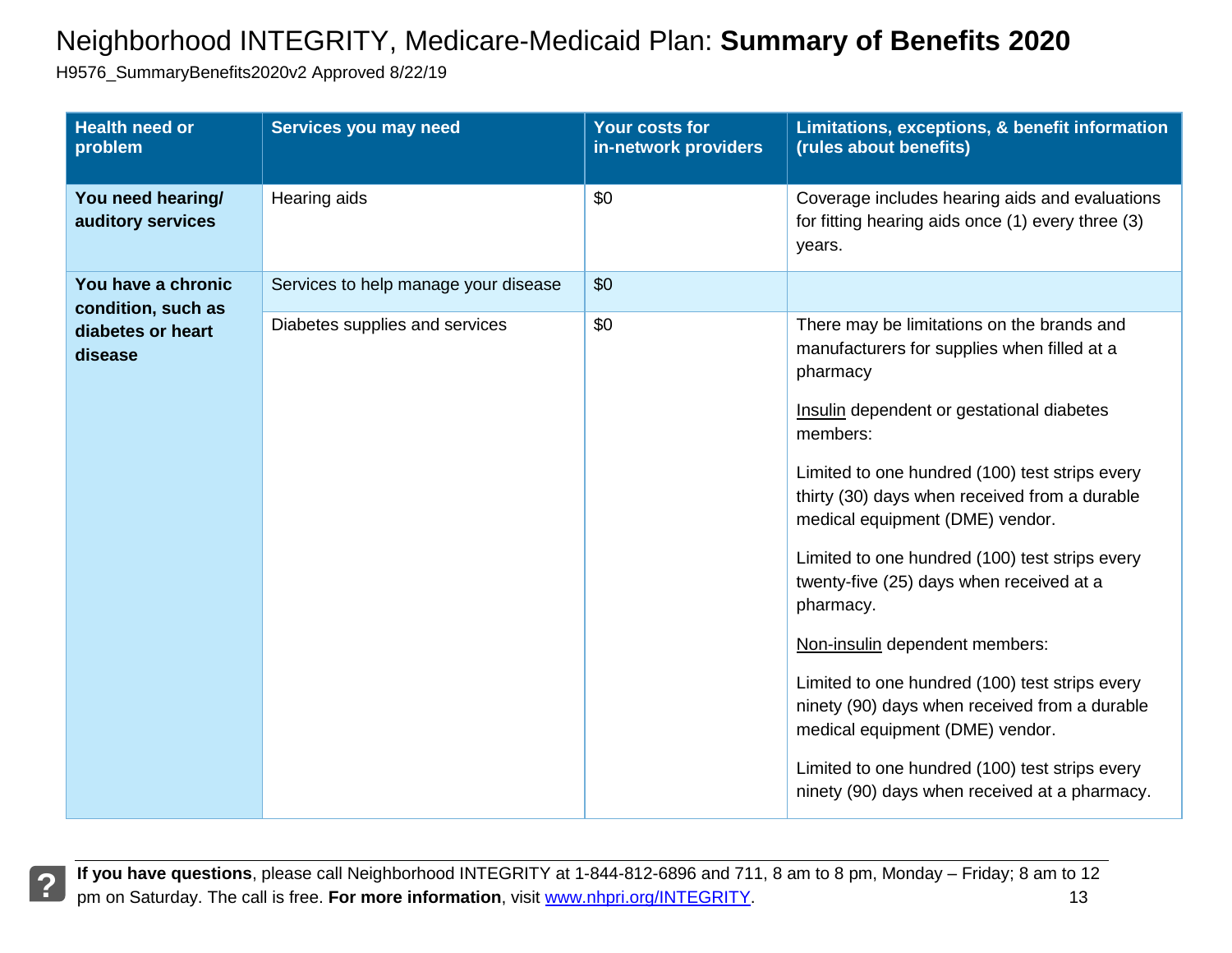H9576\_SummaryBenefits2020v2 Approved 8/22/19

| <b>Health need or</b><br>problem                | Services you may need                                    | <b>Your costs for</b><br>in-network providers | Limitations, exceptions, & benefit information<br>(rules about benefits)           |
|-------------------------------------------------|----------------------------------------------------------|-----------------------------------------------|------------------------------------------------------------------------------------|
| You have a mental<br>health condition           | Mental or behavioral health services                     | \$0                                           |                                                                                    |
| You have a<br>substance use<br>problem          | Substance use treatment services                         | \$0                                           |                                                                                    |
| You need long-term<br>mental health<br>services | Inpatient care for people who need<br>mental health care | \$0                                           | Prior authorization is required.                                                   |
| You need durable<br>medical equipment<br>(DME)  | Wheelchairs                                              | \$0                                           | Prior authorization may be required.                                               |
|                                                 | <b>Nebulizers</b>                                        | \$0                                           | Prior authorization may be required.                                               |
|                                                 | Crutches                                                 | \$0                                           |                                                                                    |
|                                                 | <b>Walkers</b>                                           | \$0                                           |                                                                                    |
|                                                 | Oxygen equipment and supplies                            | \$0                                           |                                                                                    |
| You need help living<br>at home                 | Meals brought to your home                               | \$0                                           | Coverage includes one (1) meal available per<br>day, up to five (5) days per week. |
| (continued on the<br>next page)                 |                                                          |                                               | Rhode Island Medicaid eligibility requirements<br>may apply.                       |

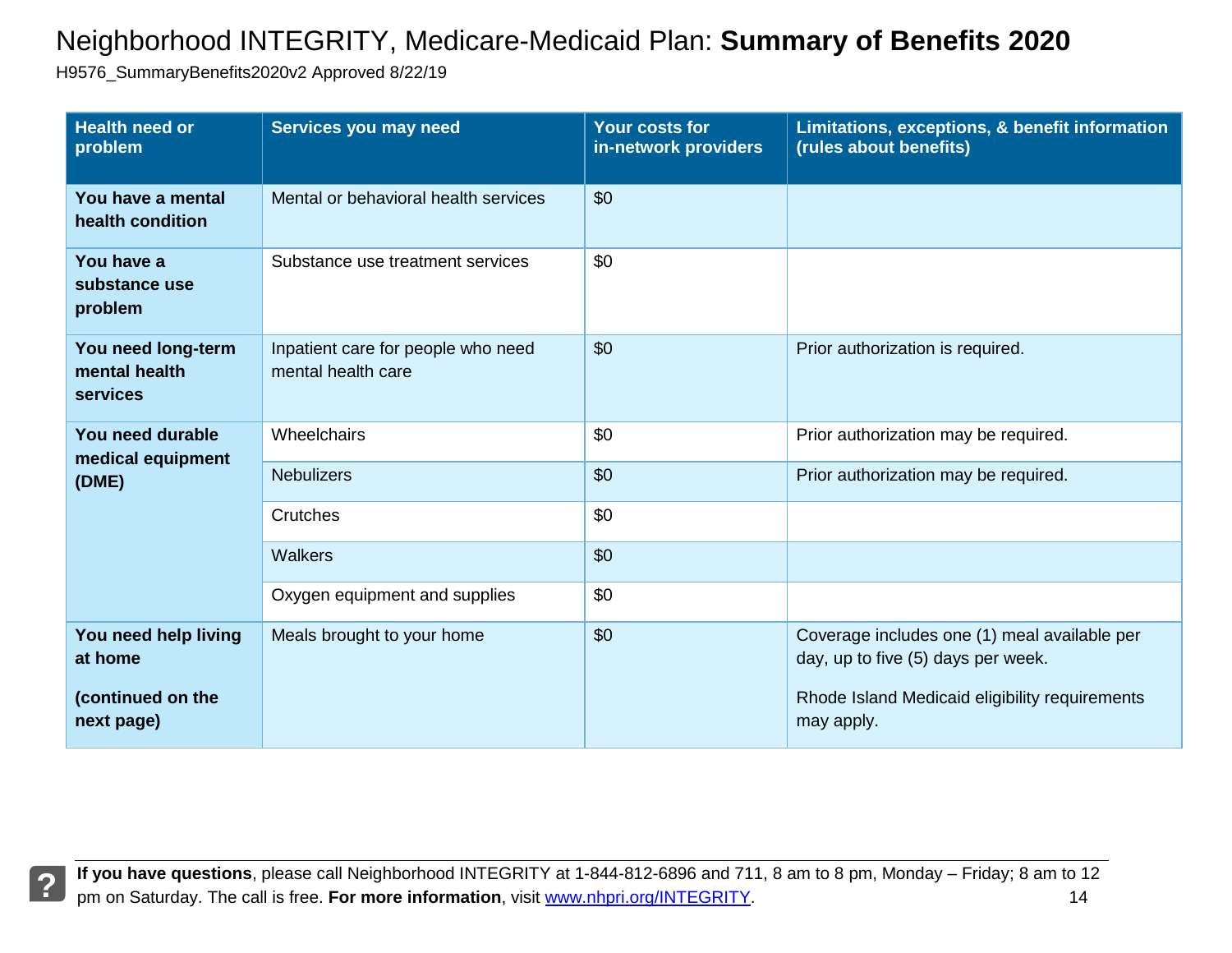H9576\_SummaryBenefits2020v2 Approved 8/22/19

| <b>Health need or</b><br>problem                                     | Services you may need                                                                                                       | Your costs for<br>in-network providers | Limitations, exceptions, & benefit information<br>(rules about benefits)                             |
|----------------------------------------------------------------------|-----------------------------------------------------------------------------------------------------------------------------|----------------------------------------|------------------------------------------------------------------------------------------------------|
|                                                                      | Home services, such as cleaning or<br>housekeeping                                                                          | \$0                                    | Prior authorization is required.<br>Rhode Island Medicaid eligibility requirements<br>may apply.     |
|                                                                      | Changes to your home, such as ramps<br>and wheelchair access                                                                | \$0                                    | Prior authorization is required.                                                                     |
| You need help living<br>at home<br>(continued from<br>previous page) | Personal care assistant<br>(You may be able to employ your own<br>assistant. Call Member Services for<br>more information.) | \$0                                    | Prior authorization is required.<br>Rhode Island Medicaid eligibility requirements<br>may apply.     |
|                                                                      | Training to help you get paid or unpaid<br>jobs                                                                             | \$0                                    | Rhode Island Medicaid eligibility requirements<br>may apply.                                         |
|                                                                      | Home health care services                                                                                                   | \$0                                    | Prior authorization may be required.<br>Rhode Island Medicaid eligibility requirements<br>may apply. |
|                                                                      | Services to help you live on your own                                                                                       | \$0                                    | Prior authorizations may be required.                                                                |
|                                                                      | Adult day services or other support<br>services                                                                             | \$0                                    | Prior authorization may be required.                                                                 |

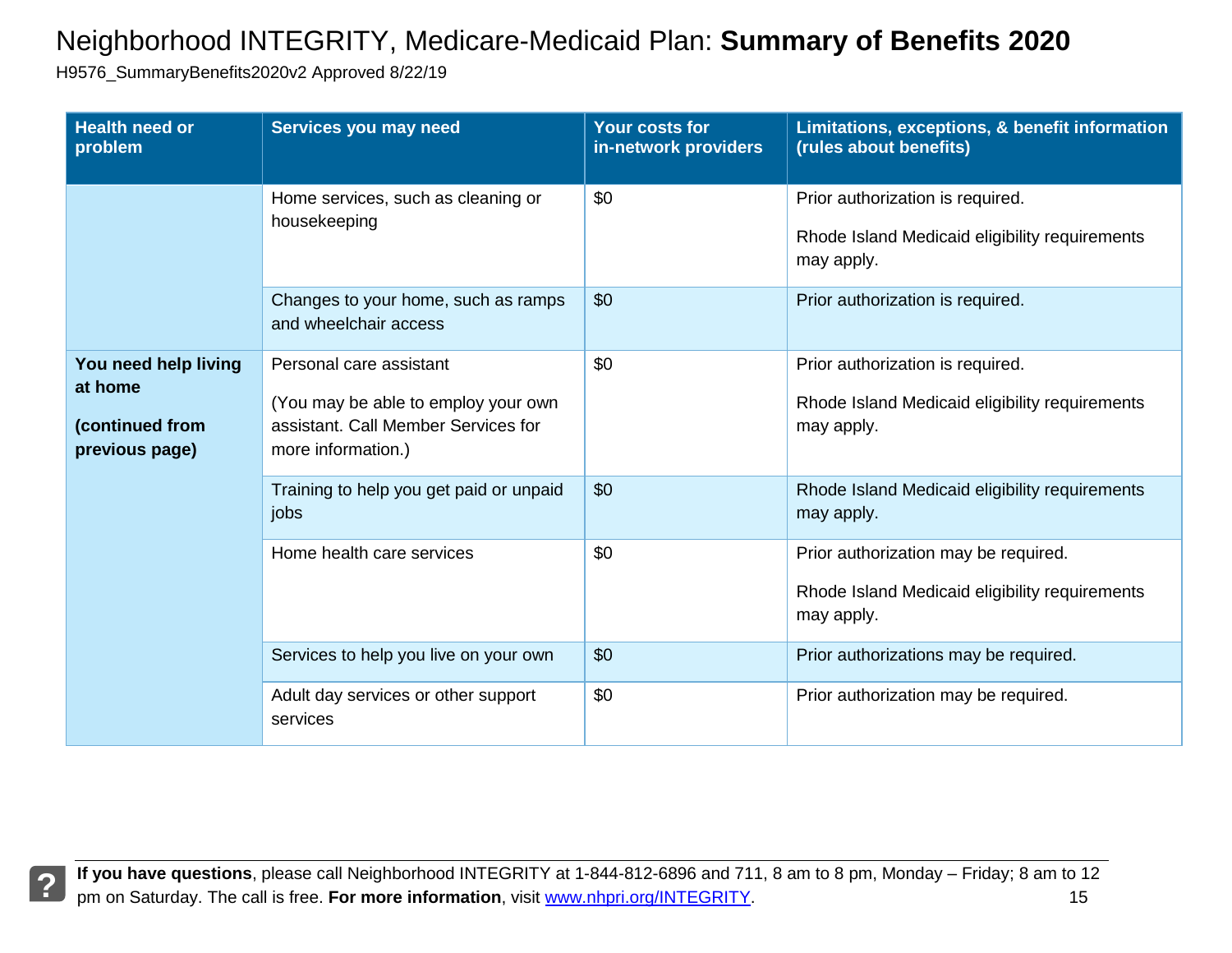H9576\_SummaryBenefits2020v2 Approved 8/22/19

| <b>Health need or</b><br>problem                                 | Services you may need                        | Your costs for<br>in-network providers | Limitations, exceptions, & benefit information<br>(rules about benefits)                         |
|------------------------------------------------------------------|----------------------------------------------|----------------------------------------|--------------------------------------------------------------------------------------------------|
| You need a place to<br>live with people<br>available to help you | Assisted living or other housing<br>services | \$0                                    | Prior authorization is required.<br>Rhode Island Medicaid eligibility requirements<br>may apply. |
|                                                                  | Nursing home care                            | \$0                                    | Prior authorization is required.                                                                 |
| Your caregiver needs<br>some time off                            | Respite care                                 | \$0                                    | Rhode Island Medicaid eligibility requirements<br>may apply.                                     |
|                                                                  |                                              |                                        |                                                                                                  |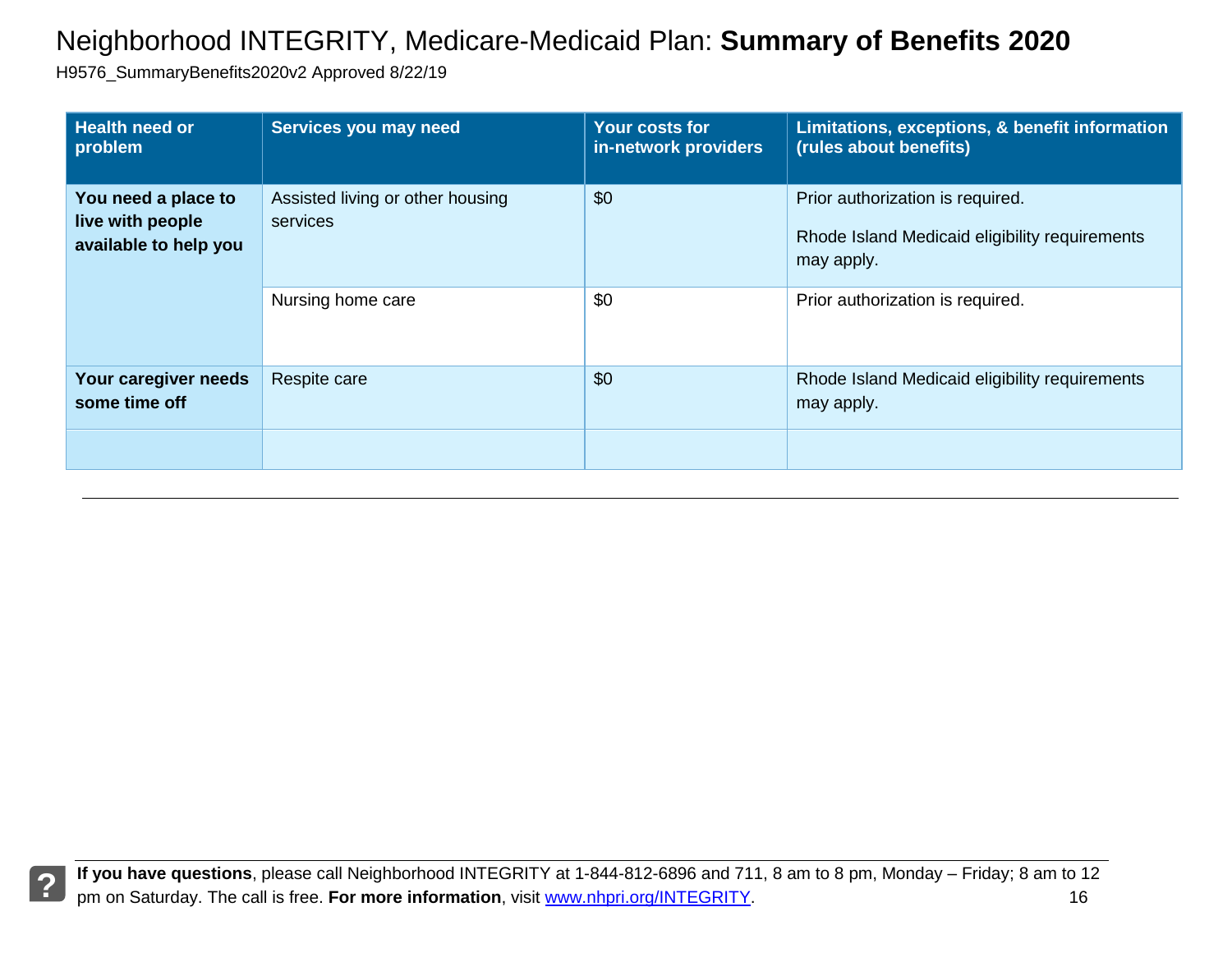H9576\_SummaryBenefits2020v2 Approved 8/22/19

### **D. Services covered outside of Neighborhood INTEGRITY**

This is not a complete list. Call Member Services to find out about other services not covered by Neighborhood INTEGRITY but available through Medicare or Rhode Island Medicaid.

| Other services covered by Medicare or Rhode Island Medicaid                                                                                                                                                                                                                        | <b>Your costs</b> |
|------------------------------------------------------------------------------------------------------------------------------------------------------------------------------------------------------------------------------------------------------------------------------------|-------------------|
| <b>Dental care</b>                                                                                                                                                                                                                                                                 | \$0               |
| Rhode Island Medicaid covers routine dental care. Such as:                                                                                                                                                                                                                         |                   |
| Cleanings                                                                                                                                                                                                                                                                          |                   |
| Fillings                                                                                                                                                                                                                                                                           |                   |
| Dentures                                                                                                                                                                                                                                                                           |                   |
| Neighborhood INTEGRITY may cover dental care that is received in an inpatient or outpatient<br>setting in order to treat illness or injury. Call Member Services if you are unsure whether<br>Neighborhood INTEGRITY or Rhode Island Medicaid covers the dental services you need. |                   |

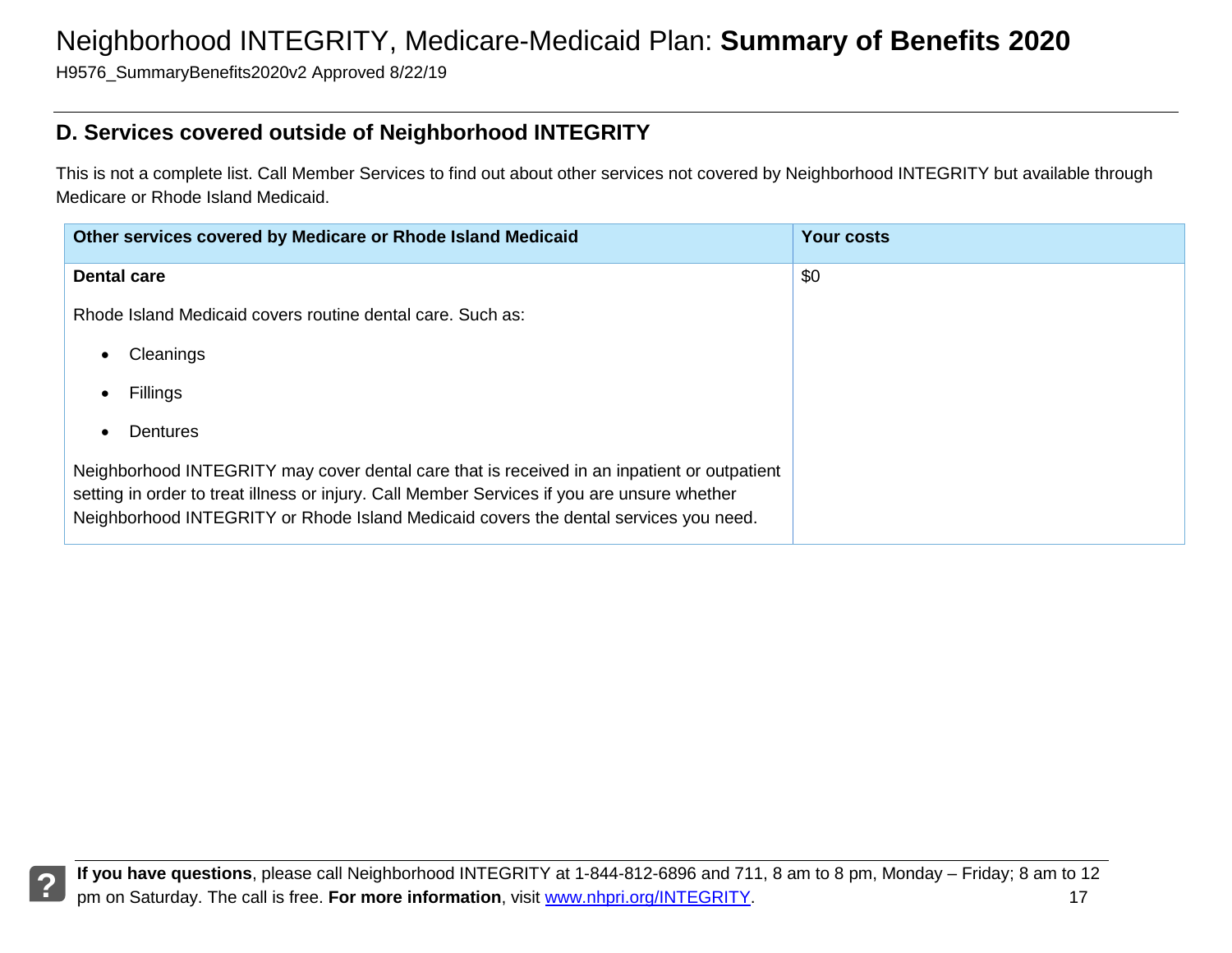H9576\_SummaryBenefits2020v2 Approved 8/22/19

| Other services covered by Medicare or Rhode Island Medicaid                                                        | <b>Your costs</b> |
|--------------------------------------------------------------------------------------------------------------------|-------------------|
| Residential services for members with intellectual and developmental disabilities                                  | \$0               |
| Rhode Island Medicaid covers residential services for members with intellectual and<br>developmental disabilities. |                   |
| Some hospice care services                                                                                         | \$0               |
| Medicare covers hospice services that relate to your terminal prognosis.                                           |                   |
| Transportation to a doctor's office                                                                                | \$0               |
| Rhode Island Medicaid covers non-emergent medical transportation.                                                  |                   |

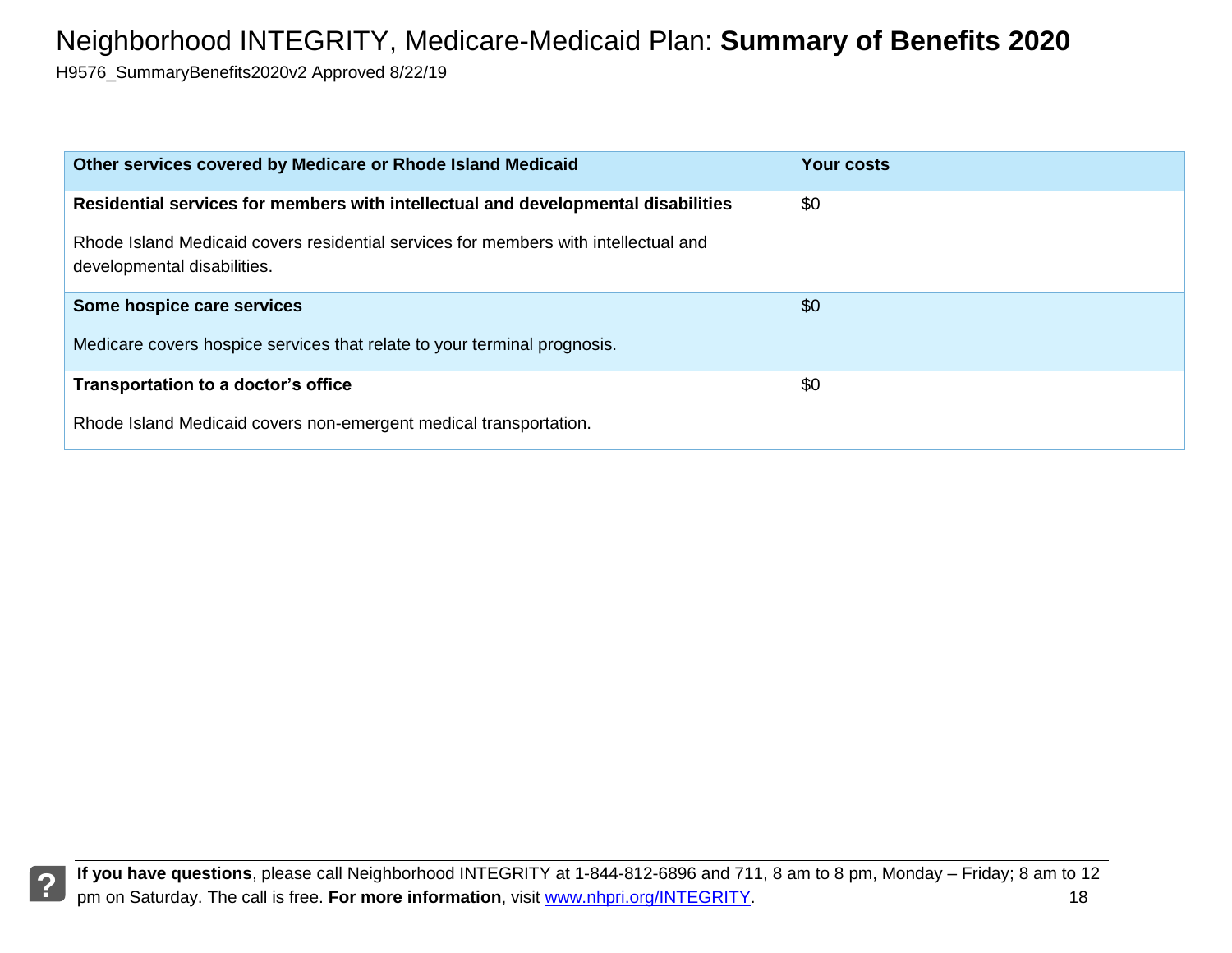H9576\_SummaryBenefits2020v2 Approved 8/22/19

### **E. Services that Neighborhood INTEGRITY, Medicare, and Rhode Island Medicaid do not cover**

This is not a complete list. Call Member Services to find out about other excluded services.

#### **Services not covered by Neighborhood INTEGRITY, Medicare, or Rhode Island Medicaid**

#### **Cosmetic surgery or other cosmetic work**

Not covered. Unless the service involves transgender care, reconstruction of a breast after a mastectomy, and situations where a cosmetic issue effects normal function or emotional well-being.

#### **Experimental procedures, items, and drugs**

Not covered. Unless the procedure, item, or drug is covered by Medicare or under a Medicare-approved clinical research study, or by the plan. In these instances, a prior authorization is required.

#### **Gym memberships**

Not covered.

#### **Personal items in your room at a hospital**

Not covered. This includes items such as a telephone or television.

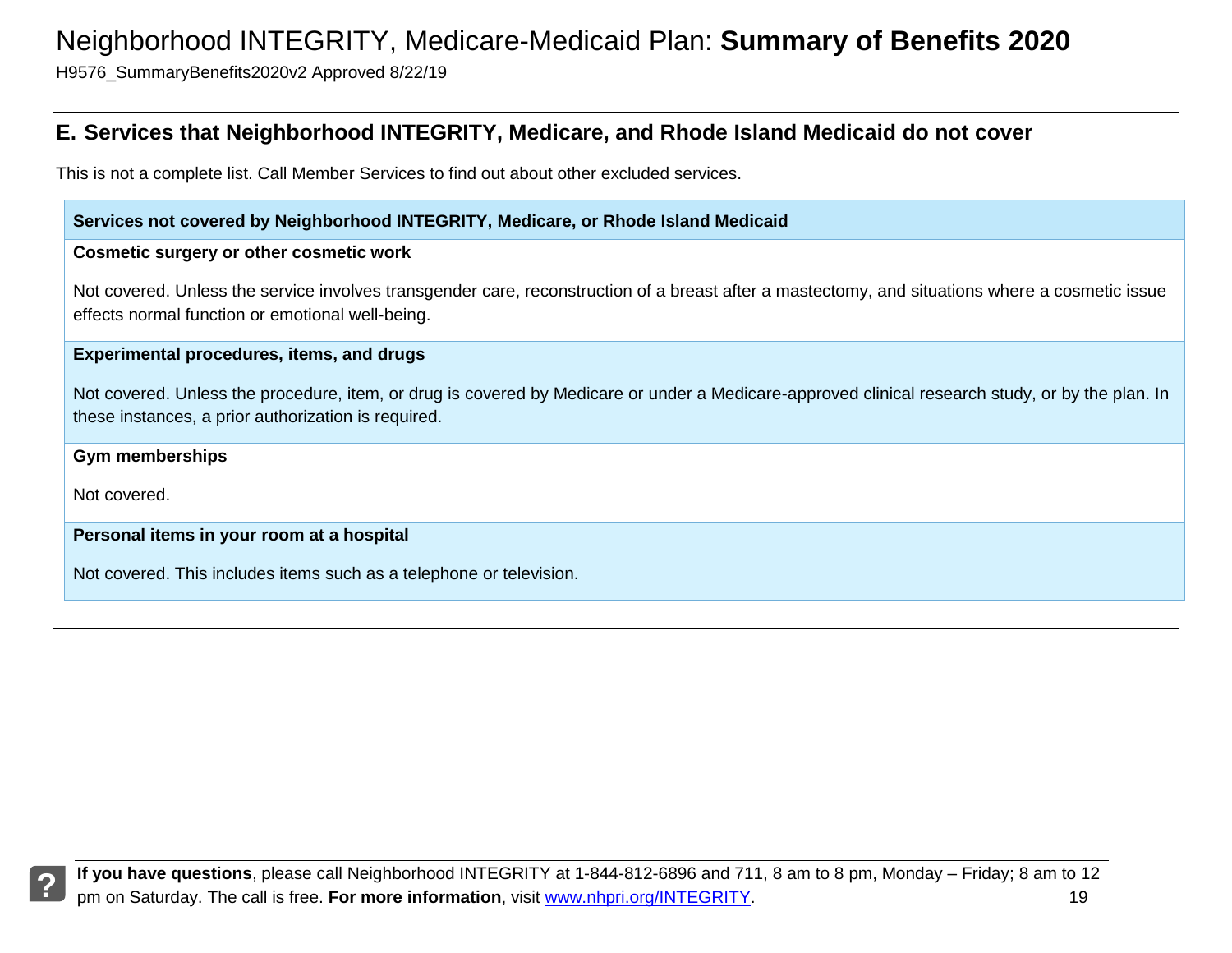H9576\_SummaryBenefits2020v2 Approved 8/22/19

### **F. Your rights as a Member of the plan**

As a Member of Neighborhood INTEGRITY, you have certain rights. You can exercise these rights without being punished. You can also use these rights without losing your health care services. We will tell you about your rights at least once a year. For more information on your rights, please read the *Member Handbook*. Your rights include, but are not limited to, the following:

- **You have a right to respect, fairness, and dignity.** This includes the right to:
	- o Get covered services without concern about race, ethnicity, national origin, religion, gender, age, mental or physical disability, sexual orientation, gender identity, genetic information, ability to pay, or ability to speak English
	- o Get information in other formats (e.g., large print, braille, audio)
	- o Be free from any form of physical restraint or seclusion
	- o Not be billed by network providers
- **You have the right to get information about your health care.** This includes information on treatment and your treatment options. This information should be in a format you can understand. These rights include getting information on:
	- o Description of the services we cover
	- o How to get services
	- o How much services will cost you
	- o Names of health care providers and care managers
- **You have the right to make decisions about your care, including refusing treatment.** This includes the right to:
- o Choose a Primary Care Provider (PCP) and you can change your PCP at any time during the year
- o See a women's health care provider without a referral
- o Get your covered services and drugs quickly
- o Know about all treatment options, no matter what they cost or whether they are covered
- o Refuse treatment, even if your doctor advises against it
- o Stop taking medicine
- o Ask for a second opinion. Neighborhood INTEGRITY will pay for the cost of your second opinion visit.
- **You have the right to timely access to care that does not have any communication or physical access barriers.** This includes the right to:
	- o Get timely medical care
	- o Get in and out of a health care provider's office. This means barrier free access for people with disabilities, in accordance with the Americans with Disabilities Act
	- o Have interpreters to help with communication with your doctors and your health plan.

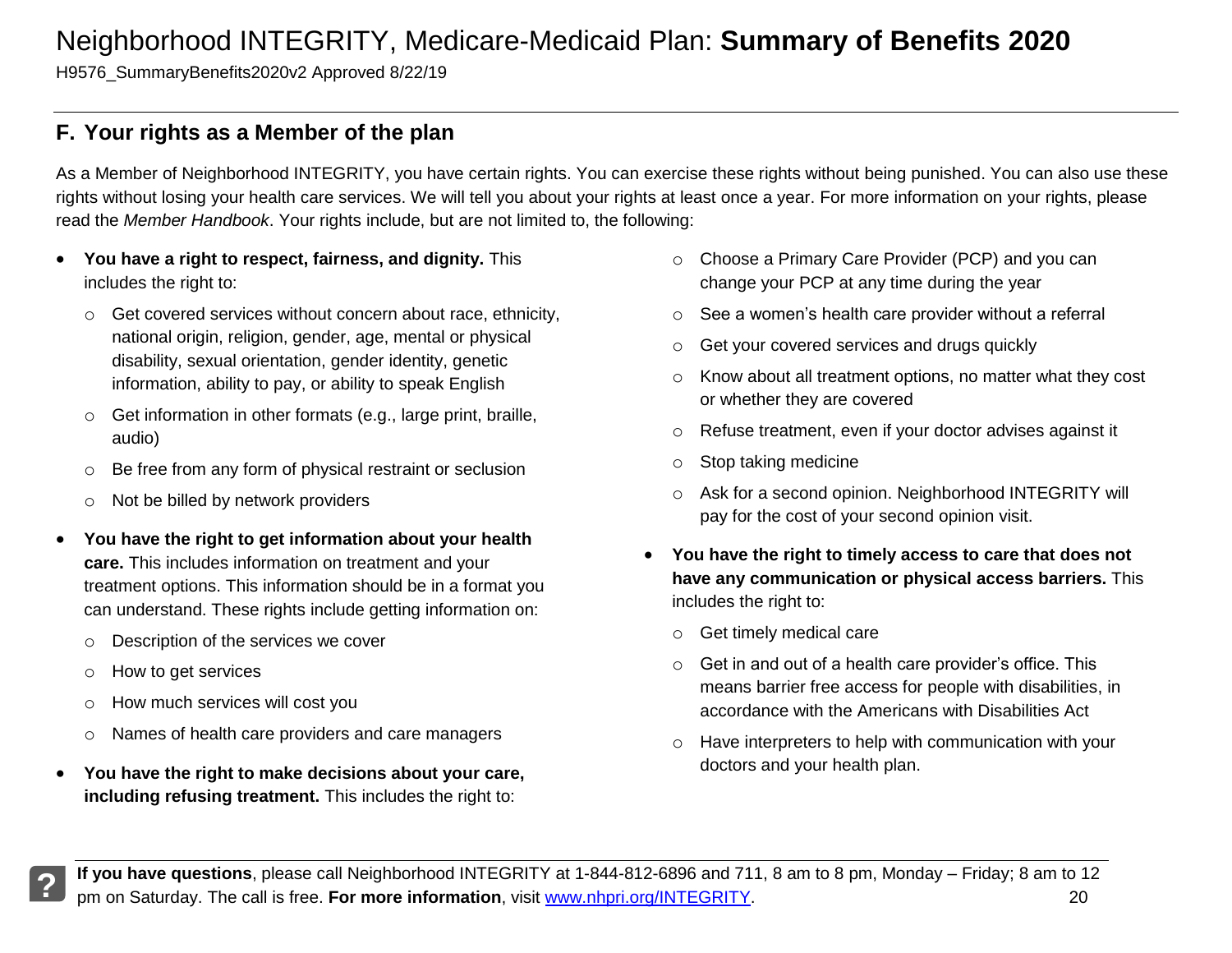H9576 SummaryBenefits2020v2 Approved 8/22/19

- **You have the right to seek emergency and urgent care when you need it.** This means you have the right to:
	- o Get emergency services without prior approval in an emergency
	- o See an out of network urgent or emergency care provider, when necessary
- **You have a right to confidentiality and privacy.** This includes the right to:
	- o Ask for and get a copy of your medical records in a way that you can understand and to ask for your records to be changed or corrected.
	- o Have your personal health information kept private.
- **You have the right to make complaints about your covered services or care.** This includes the right to:
	- o File a complaint or grievance against us or our providers
- o Ask for a state fair hearing
- o Get a detailed reason for why services were denied

For more information about your rights, you can read the Neighborhood INTEGRITY *Member Handbook*. If you have questions, you can also call Neighborhood INTEGRITY Member Services.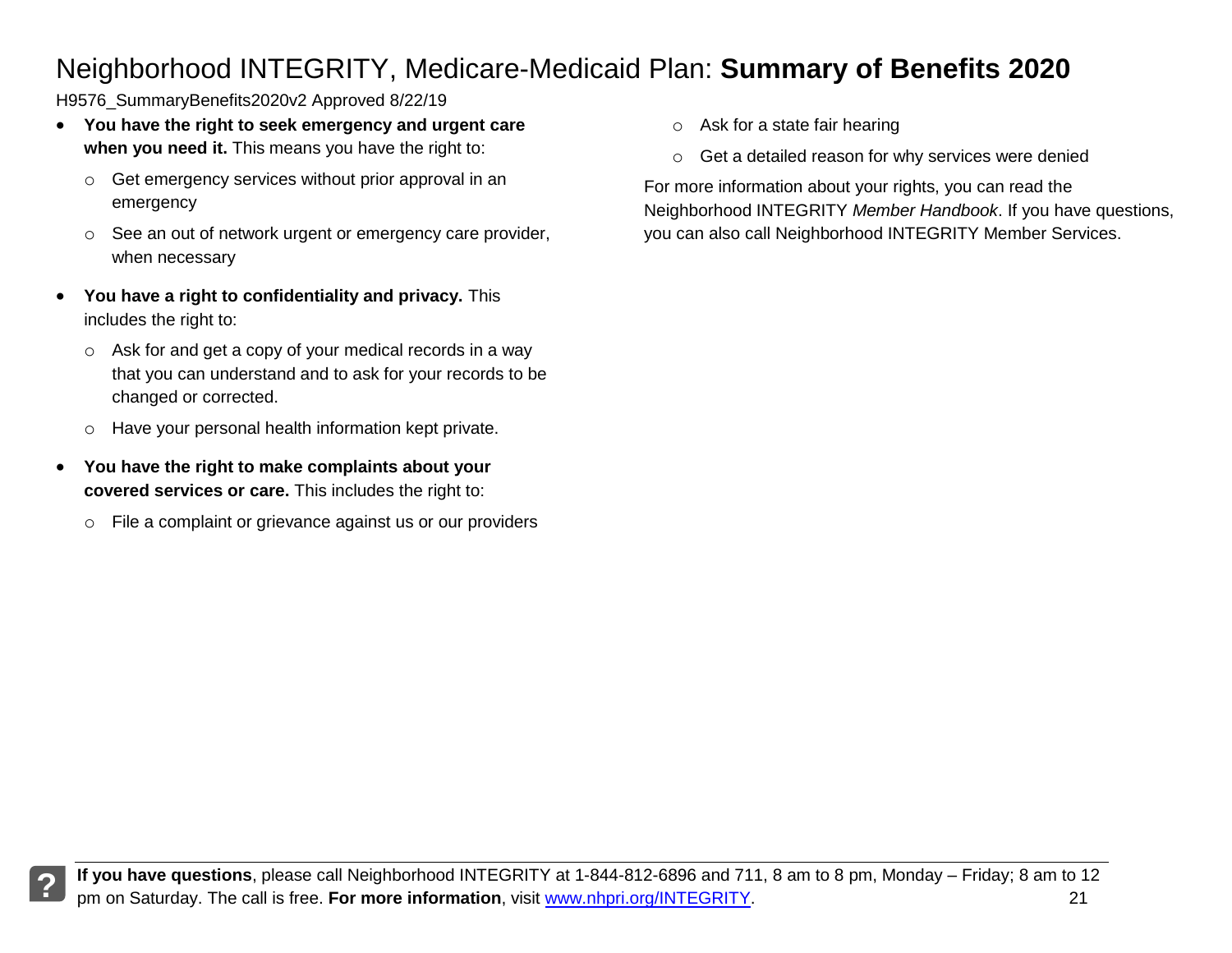H9576\_SummaryBenefits2020v2 Approved 8/22/19

#### **G. How to file a complaint or appeal a denied service**

If you have a complaint or think Neighborhood INTEGRITY should cover something we denied, call Neighborhood INTEGRITY at 1-844-812-6896 (TTY 711). You may be able to appeal our decision.

For questions about complaints and appeals, you can read Chapter 9 of the Neighborhood INTEGRITY *Member Handbook*. You can also call Neighborhood INTEGRITY Member Services.

#### **You can mail your written grievances to:**

Neighborhood Health Plan of Rhode Island

Attn: Grievance & Appeals

910 Douglas Pike

Smithfield, RI 02917

- **You can fax your written grievances to:** 1-401-709-7005
- **You can mail your written Medical and Behavioral Health appeals to:**

Neighborhood Health Plan of Rhode Island

Attn: Grievance & Appeals

910 Douglas Pike

Smithfield, RI 02917

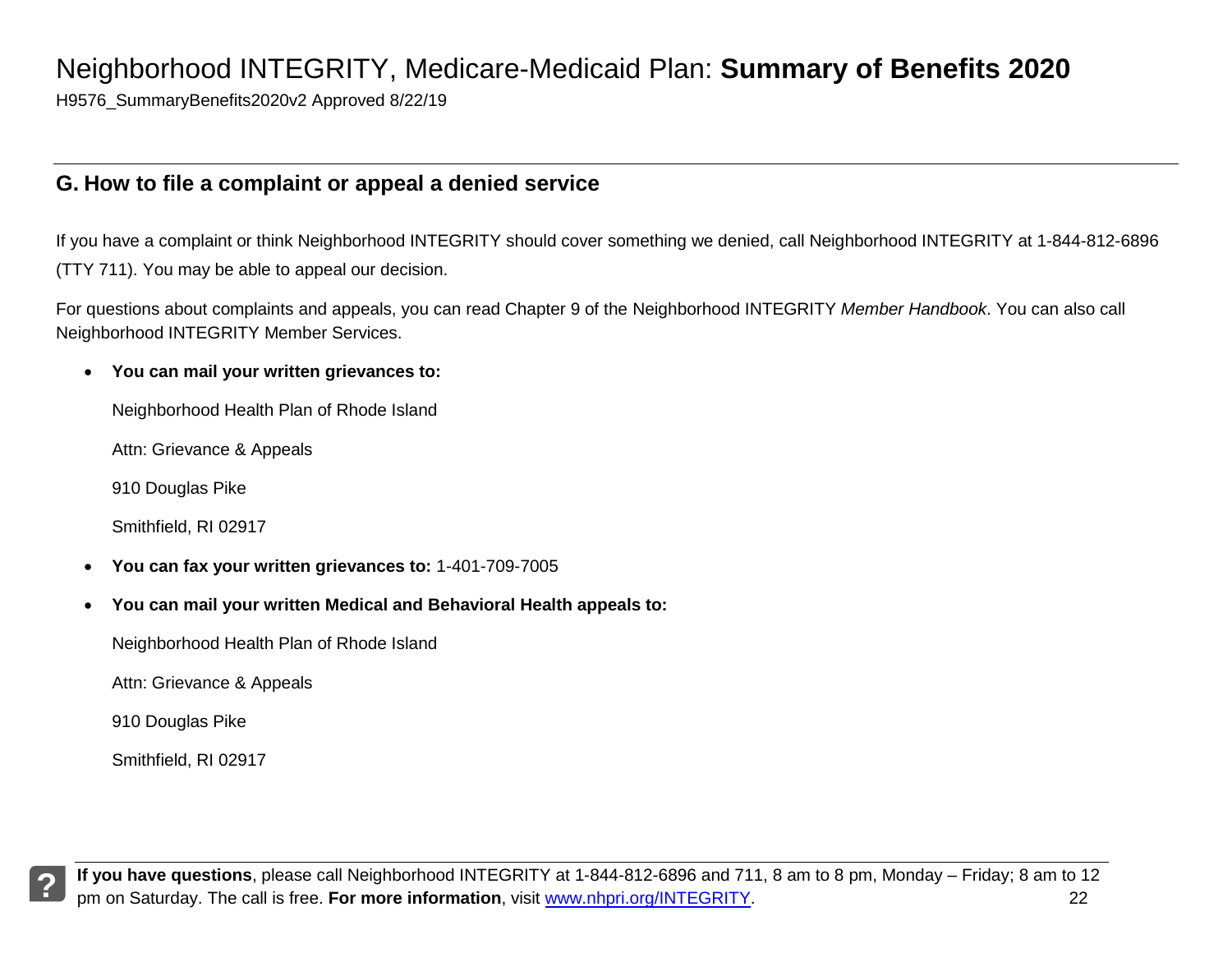H9576\_SummaryBenefits2020v2 Approved 8/22/19

- **You can fax your written Medical and Behavioral Health appeals to:** 1-401-709-7005
- **You can mail your written Part D (prescription drug) appeals to:**

CVS Caremark Part D Appeals and Exceptions

PO BOX 52000 MC109

Phoenix, AZ 85072-2000

- **You can fax your written Part D (prescription drug) appeals to:** 1-855-633-7673
- **To request reimbursement for a Part D prescription drug that you paid out of pocket for, please mail or fax a copy of your receipt and related prescription documentation to:**

CVS Caremark Part D Appeals and Exceptions

PO BOX 52066

Phoenix, AZ 85072-2066

Fax number: 1-855-230-5549

### **H. What to do if you suspect fraud**

Most health care professionals and organizations that provide services are honest. Unfortunately, there may be some who are dishonest.

If you think a doctor, hospital, or other pharmacy is doing something wrong, please contact us.

- Call us at Neighborhood INTEGRITY Member Services. Phone numbers are on the cover of this summary.
- Or, call Medicare at 1-800-MEDICARE (1-800-633-4227). TTY users should call 1-877-486-2048. You can call these numbers for free, 24 hours a day, 7 days a week.